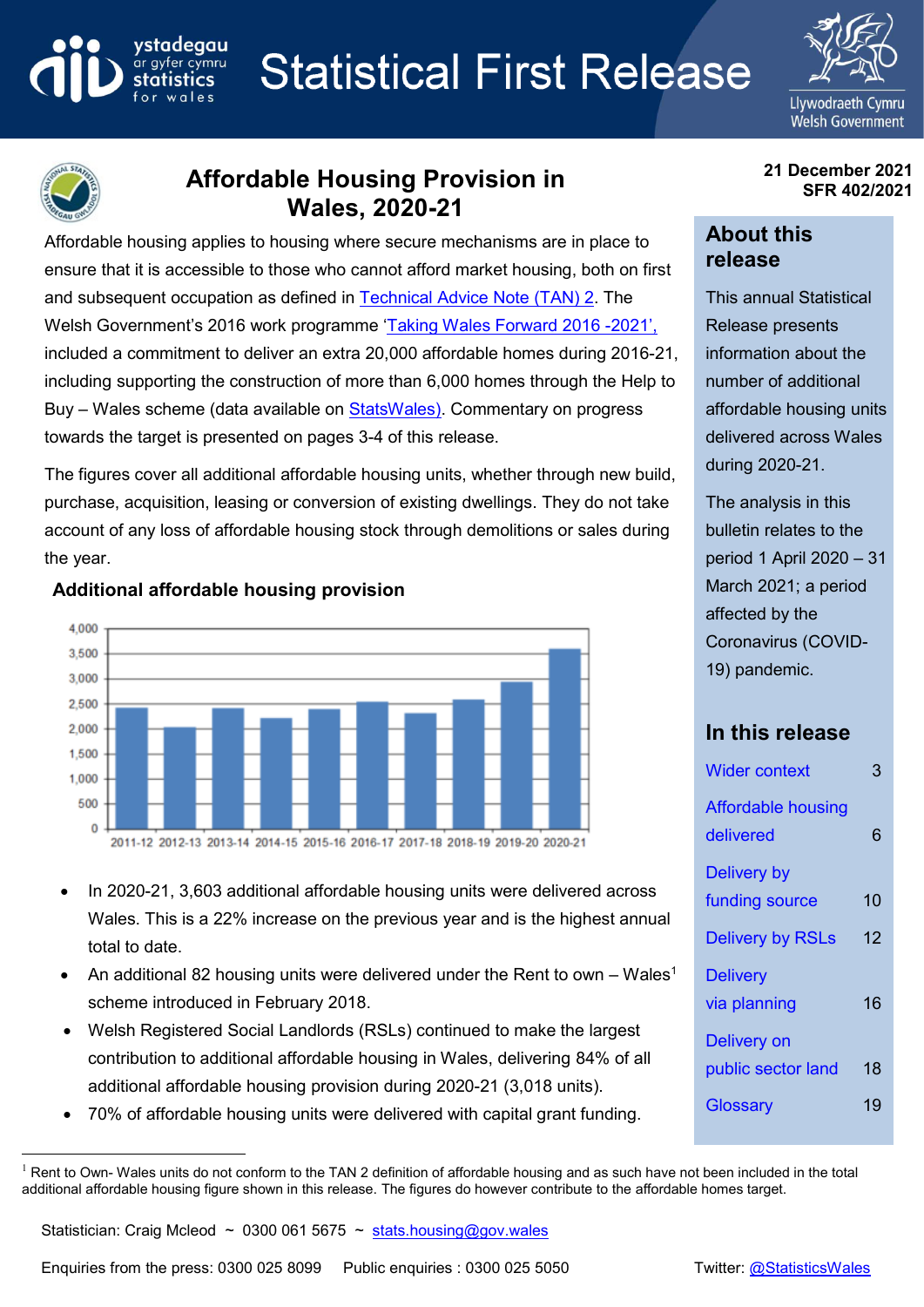## **1. Additional affordable housing**

- 1. In the context of this release, affordable housing applies to housing where there are secure mechanisms in place to ensure that it is accessible to those who cannot afford market housing, both on first occupation and for subsequent occupiers as defined in [Technical Advice Note](http://gov.wales/topics/planning/policy/tans/tan2/?lang=en)  [\(TAN\) 2](http://gov.wales/topics/planning/policy/tans/tan2/?lang=en) Planning and Affordable Housing (2006).
- 2. The figures cover all additional affordable housing units, whether through new build, purchase, acquisition, leasing or conversion of existing dwellings. **They do not take account of any loss of affordable housing stock through demolitions or sales during the year.**
- 3. Affordable housing includes social rented housing that is provided by local authorities and registered social landlords as well as intermediate housing where prices or rents are above those of social rent but below market housing prices or rents. Figures include additional affordable housing units provided under schemes which may provide for stair-casing to full ownership as long as there are secure arrangements in place to ensure the recycling of capital receipts to provide replacement affordable housing.
- 4. The additional affordable housing figures shown within this release include those housing units leased to provide accommodation for homeless families where the lease is for more than a year. It should be noted however that these units do not fully conform to the TAN 2 definition in relation to the subsequent occupation once the lease has expired.
- 5. The additional affordable housing figures will include any units that have been specifically delivered through planning obligations (section 106 agreements) or planning conditions either as a part of or as a result of market housing developments. The number of affordable homes provided on a particular site will be determined by the local authority's planning policy and negotiations with the developer. The agreed affordable housing contribution will be secured via a section 106 agreement which is a legally binding contract between a developer and a local planning authority that operates alongside a planning permission.
- 6. The total additional affordable housing figures shown within this release include those units delivered under the Shared ownership – Wales scheme introduced in February 2018. This is a part-buy, part-rent scheme for buyers who have some deposit but are unable to obtain the level of mortgage to purchase the home outright.
- 7. Information on affordable housing units delivered via the new Rent to Own scheme Wales also introduced in February 2018 are not included in the total additional affordable housing figures shown within this release as they do not fully conform with the TAN 2 definition. A separate breakdown of the Rent to Own – Wales figures has however been provided in Section 6 of this release.
- 8. Further information is available in the Glossary section and in the [Quality report](https://gov.wales/additional-affordable-housing-provision-quality-report) published alongside the release.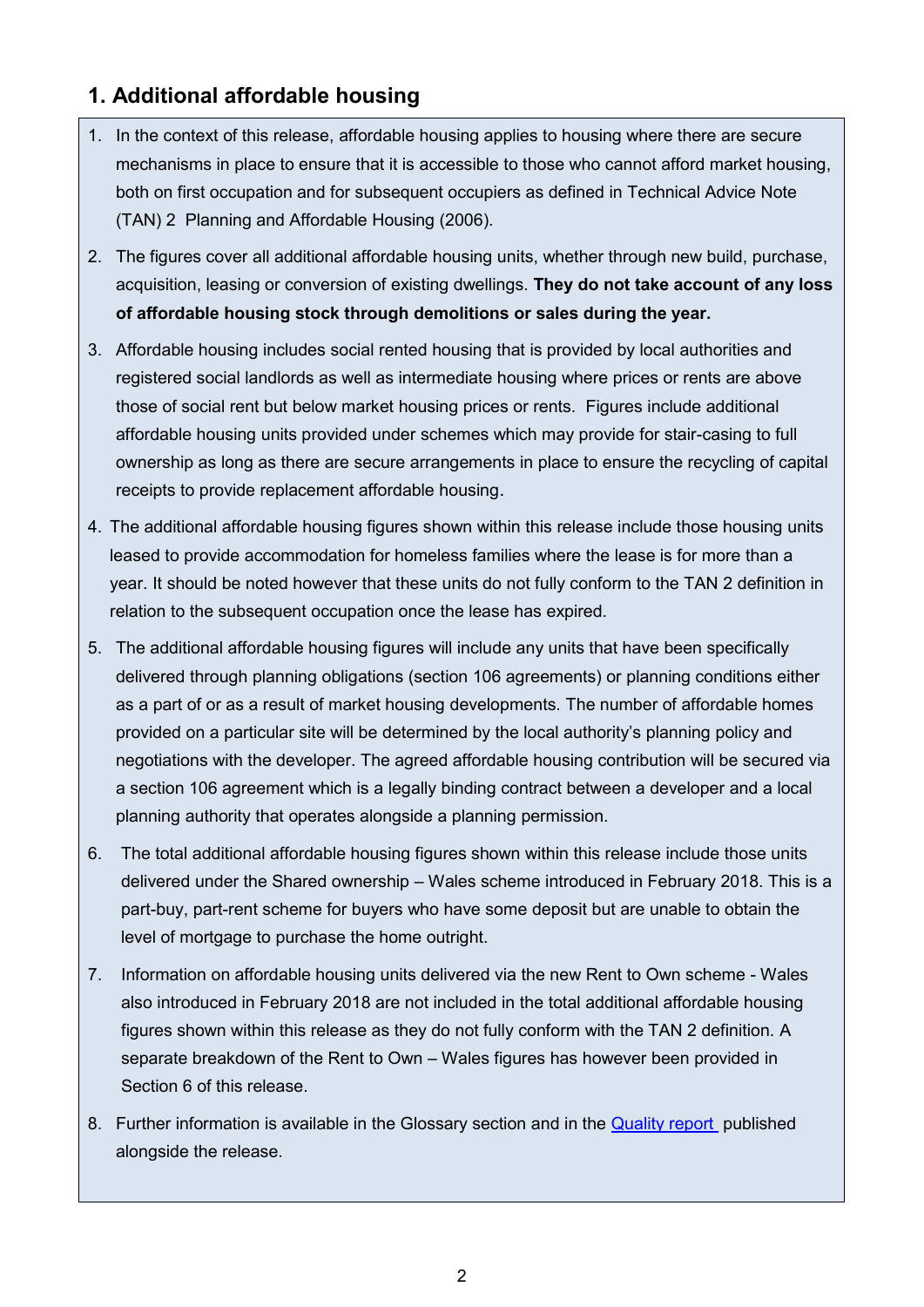## <span id="page-2-0"></span>**2. Wider context**

The gap between house prices and earnings can make it more difficult for those attempting to enter the housing market for the first time, particularly those with low earnings or without access to large deposits.

The total number of dwellings in Wales at 31 March 2020 was estimated to be 1.4 million, an increase of 5% over the last 10 years. However, the tenure pattern of dwellings has changed over this period. In the private sector, the proportion of owner occupied dwellings had fallen slightly to 70% of all dwellings compared to 71% of all dwellings in 2010. The proportion of privately rented dwellings however increased from 12% of all dwellings in 2010 to 14% in 2020. In the social sector, the proportion of dwellings rented from local authorities has decreased from 8% of all dwellings in 2010 to just 6% in 2020, whilst the proportion of all dwellings rented from Registered Social Landlords (RSLs) has increased from 8% to 10% over the same period.

Whilst no new information is collected on the number of affordable housing units demolished, during the five years between 2013-14 and 2017-18, an average of 193 units were demolished annually.

Between 1 April 2007 and 31 March 2019, 3,619 social dwellings were sold via the Right to Buy (RTB) and Right to Acquire (RTA) schemes. It should be noted that the Abolition of the Right to Buy and Associated Rights (Wales) Act 2018 abolished the Right to Buy with a final deadline for application to the scheme being 26 January 2019. Between 1 April 2007 and 31 March 2019, a further 3,120 social dwellings were sold via voluntary and other schemes (also includes non-social housing owned by social landlords).

On 6 November 2019, ONS published two reports on affordable housing statistics as part of a UK wide programme of work to improve housing and planning statistics:

- (a) [Comparing affordable housing in the UK,](https://www.ons.gov.uk/peoplepopulationandcommunity/housing/articles/comparingaffordablehousingintheuk/april2008tomarch2018) an article making cross-UK comparisons of affordable housing statistics
- (b) [Affordable Housing Statistics in the UK,](https://gss.civilservice.gov.uk/policy-store/affordable-housing/) a review of definitions, terminology and the feasibility of harmonising affordable housing statistical definitions.

## **2.1 Measuring progress on the Welsh Government commitment to deliver an extra 20,000 affordable homes during 2016-21**

In September 2016, the former Welsh Government administration announced the Programme '[Taking Wales Forward 2016 -2021](https://gov.wales/taking-wales-forward-0)' which includes a commitment to work in partnership to deliver an extra 20,000 affordable homes during the term of office up to 2021, including supporting construction of more than 6,000 homes through the Help to Buy scheme. Under the Help to Buy-Wales scheme, loans are available to buyers wishing to purchase a new-build property worth up to £300,000. Further information on the Help to Buy-Wales scheme is available in the [Quality report](https://gov.wales/additional-affordable-housing-provision-quality-report)  accompanying this release.

To support the achievement of the 20,000 affordable homes target the Welsh Government entered into a pact with Community Housing Cymru and the Welsh Local Government Association, who collectively agreed the local authorities and Registered Social Landlords will deliver 13,500 homes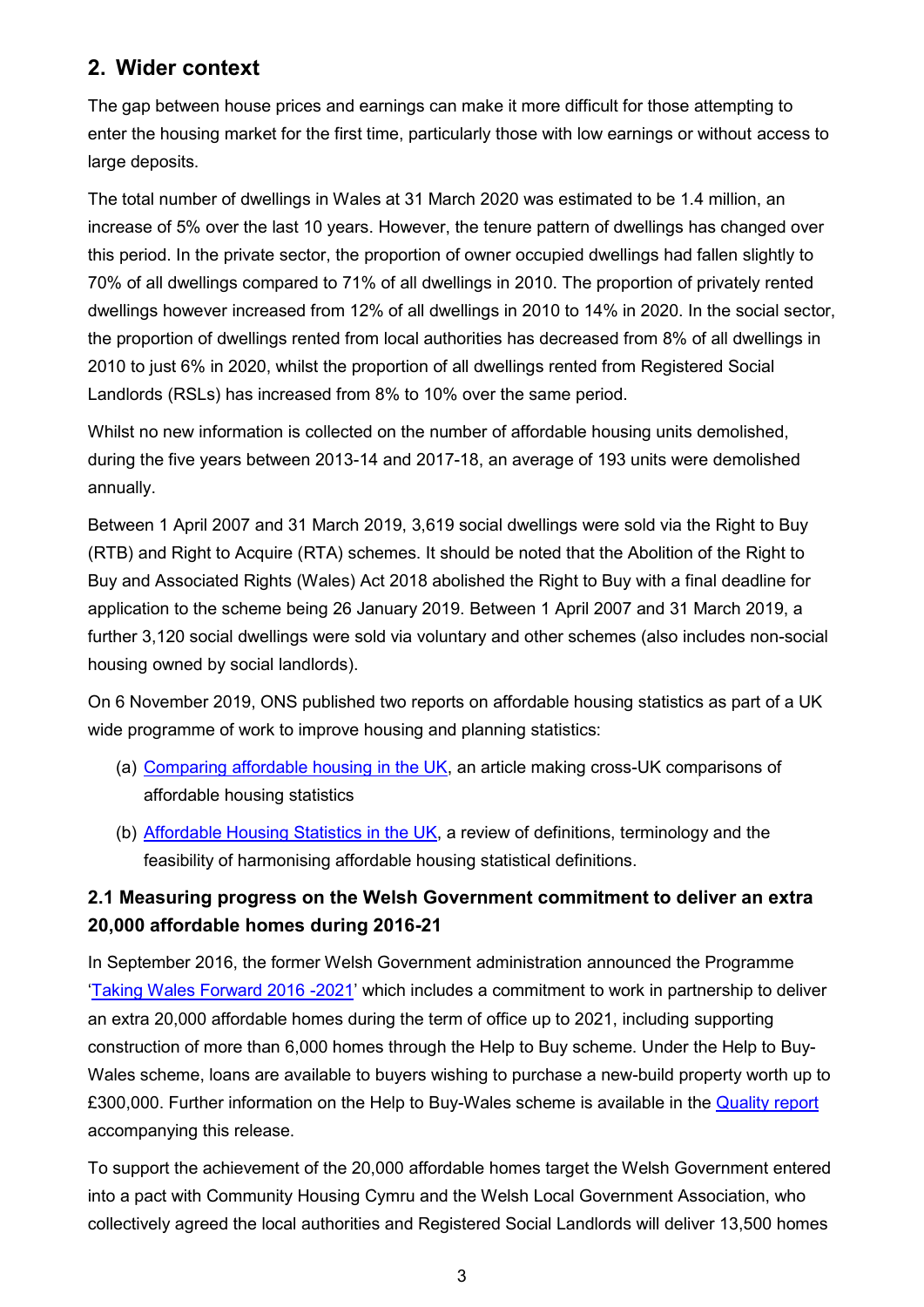towards the target. The Welsh Government also entered into a pact with the Home Builders Federation and the Federation of Master Builders to support the delivery of market and affordable housing through private development.

In February 2018 the Welsh Government introduced two new schemes, [Rent to Own](https://gov.wales/written-statement-launch-rent-own-wales-and-shared-ownership-wales) – Wales and [Shared Ownership -](https://gov.wales/written-statement-launch-rent-own-wales-and-shared-ownership-wales) Wales, aimed at offering the opportunity of home ownership to households who can afford the monthly mortgage payments but do not have the level of deposit normally required to purchase a home. Under Rent to Own – Wales, aspiring buyers will pay market rents for new-build homes from participating housing associations, and will have the option to purchase these from the end of the second year of their rental period. Shared Ownership - Wales is a partbuy, part-rent scheme suitable for aspiring buyers who have some deposit but are unable to obtain the level of mortgage to purchase the home outright. The number of units delivered via the Shared Ownership – Wales scheme have been included in the overall total for additional affordable housing shown in this release. The Rent to Own – Wales scheme however does not conform to the TAN2 definition of affordable housing and units delivered via this scheme have not been included in the total but are shown separately within the release.

Further information on these schemes is shown in section 6 and in the [Quality report](https://gov.wales/additional-affordable-housing-provision-quality-report) accompanying this release.

Totals from three statistical series mentioned contribute to measuring progress towards the target to deliver 20,000 affordable homes:

- Affordable housing, as defined in [Technical advice note \(TAN\) 2:](https://gov.wales/technical-advice-note-tan-2-planning-and-affordable-housing) from 2016-17 to 2020-21, 13,999 additional affordable housing units were delivered across Wales.
- 'Rent to Own Wales' scheme: from February 2018 to March 2021, 187 additional units were delivered under this scheme.
- 'Help to Buy Wales' scheme: from April 2016 to March 2021, 8,875 purchases have been made under this scheme.

Further information is provided in the 'Accuracy' section of the **Quality report** accompanying this release.

Considering the three statistical series described above, just over 23,000 affordable homes were delivered between April 2016 and March 2021, exceeding the 20,000 affordable homes target for the period.

In June 2021, Welsh Government announced the commitment to deliver 20,000 new low-carbon homes for rent in the social sector as part of the 2021-26 Programme for Government. Initial progress towards achieving that commitment will be reported in the next release in this series, provisionally planned for publication in Autumn 2022.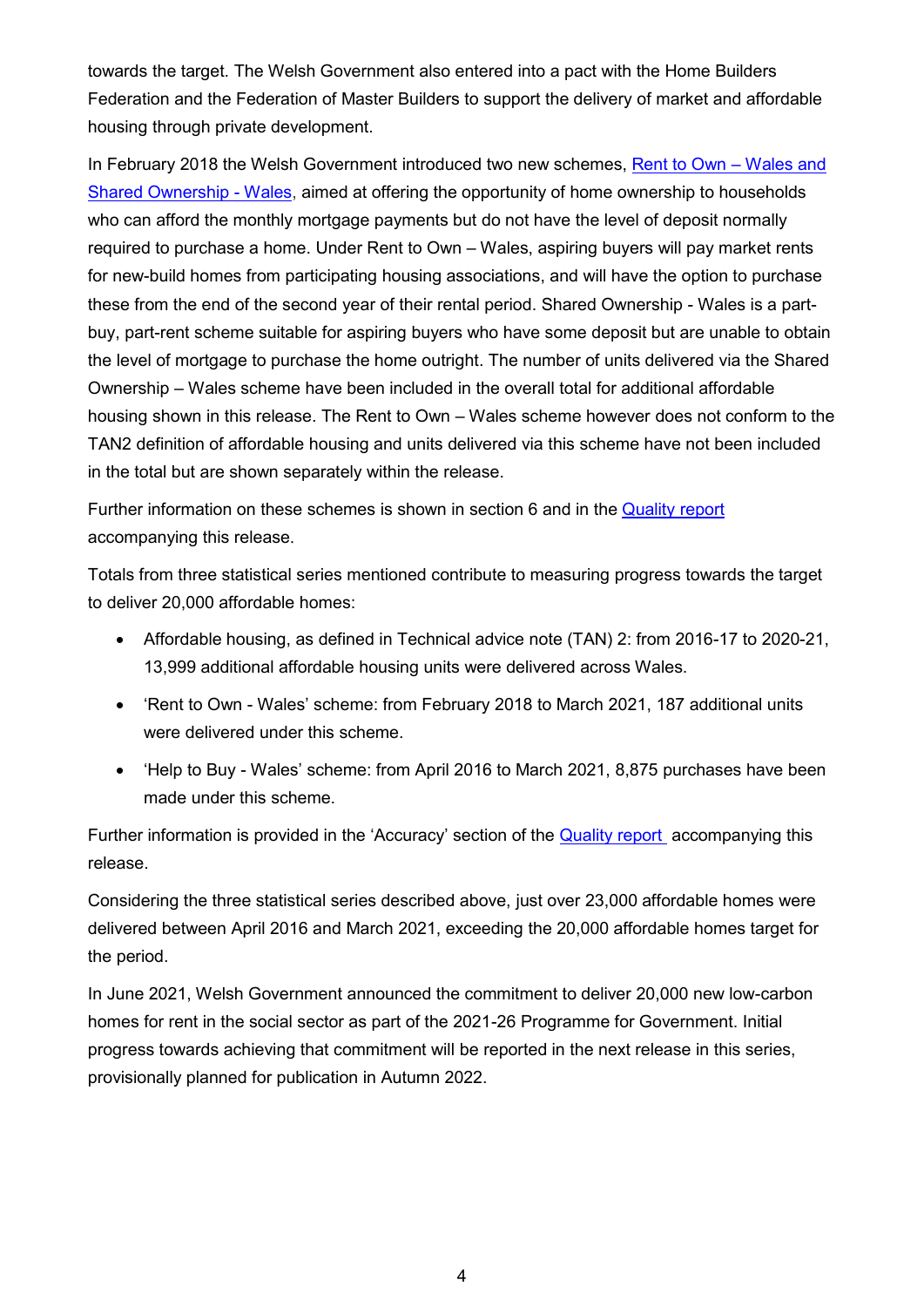## **2.2 Coherence between affordable housing statistics and new house building statistics**

The data collected and published annually on affordable housing are based on information collected via annual statistical returns completed by local authorities, registered social landlords and National Park authorities in Wales. It includes provision through new house building as well as the purchase, acquisition, leasing or conversion of existing dwellings. A subset of the affordable housing data will therefore be included in the Welsh Government's [new house building statistics,](https://gov.wales/new-house-building) which are published separately.

However, the new house building statistics are based on the reports of local authority building inspectors and the National House Building Council (NHBC). It is sometimes difficult for building control officers who record the data to identify the intended final tenure of the property and this may lead to an under-count of social sector new house building and an over-count for the private sector. As such, there may be some apparent disparity between new build statistics and affordable housing statistics.

Further information can be found in the relevant quality reports for [affordable housing statistics](https://gov.wales/affordable-housing-provision#Qualityreport) and [new house building statistics.](https://gov.wales/new-house-building#Qualityreport)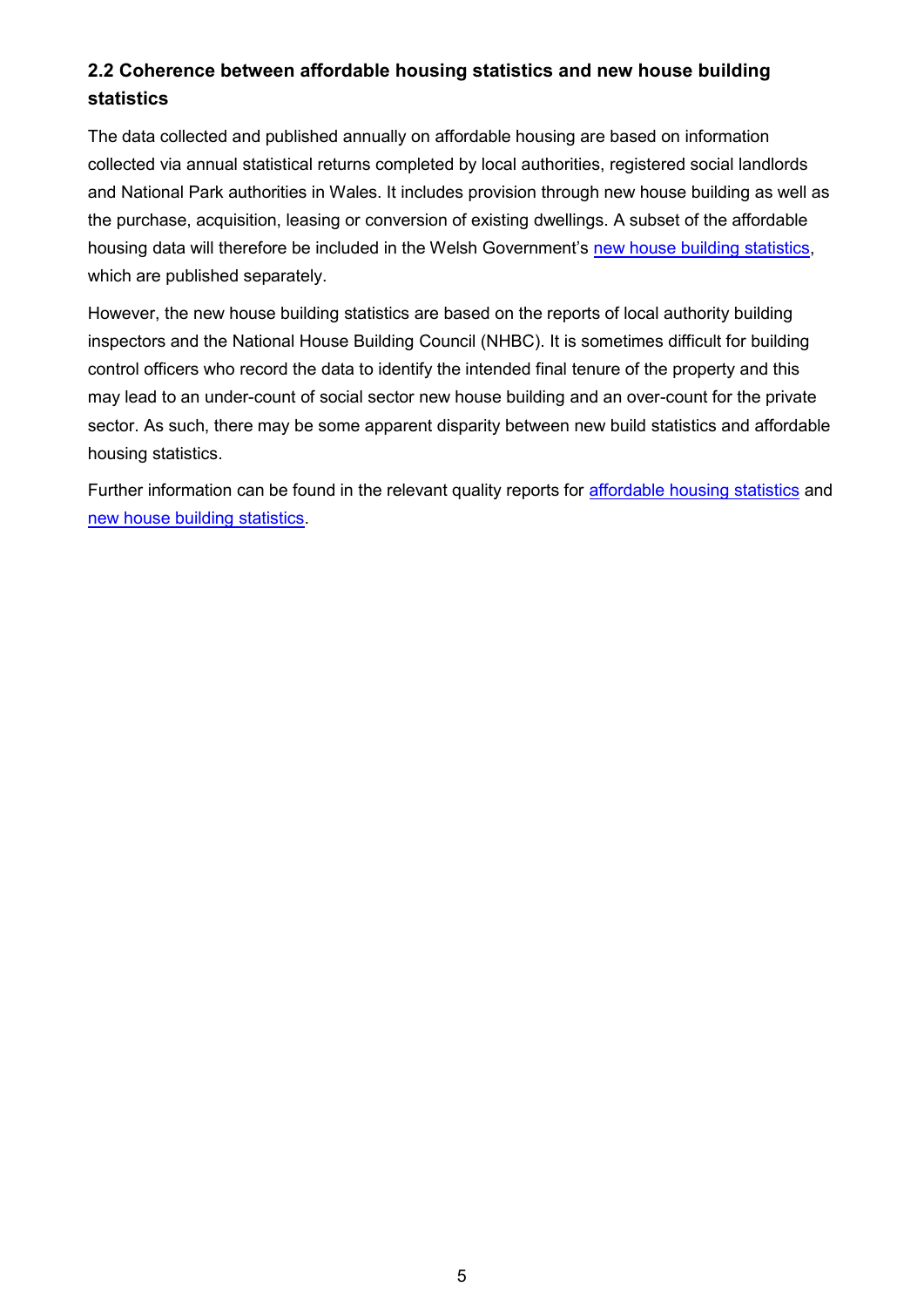## <span id="page-5-0"></span>**3. Additional affordable housing delivered**

Affordable Housing Units delivered through the Rent to Own scheme-Wales are not included in the total additional affordable housing figures shown within this section as they do not fully conform with the TAN 2 definition. A separate breakdown of the Rent to Own-Wales figure has, however, been provided in section 6 of this release.

Between 1 April 2020 and 31 March 2021, a total of 3,603 additional affordable housing units were delivered across Wales. Since 1 April 2007, when information on affordable housing was first collected, a cumulative total of 34,598 additional affordable housing units have been delivered. The 3,603 additional affordable housing units delivered during 2020-21 was an increase of 22% (661 units) compared to the previous year and the highest figure since data was first collected in 2007-08.

RSLs delivered 22% more additional affordable housing units during 2020-21 than in the previous year (3,018 compared with 2,470). The proportion of all affordable housing units that were delivered by RSLs remained the same as seen in 2019-20 (84%). Of these 2,656 (88%) were newly built properties.

A further 497 units (14%) were local authority owned social rented units. The vast majority of these (84%), were delivered by just 4 local authorities, Cardiff (253 units), Flintshire (84 units), Swansea (44 units) and Isle of Anglesey (36 units). Of these 497 units, 301 (61%) were newly built properties. In Flintshire, Vale of Glamorgan and Rhondda Cynon Taf, all new affordable housing was through newly built properties (84, 28 and 3 units respectively). Other local authorities provided new social rented units through acquisition or a combination of acquisition and new build (see data on [StatsWales](https://statswales.gov.wales/Catalogue/Housing/Affordable-Housing/Provision) for full details).

The remaining 88 units (2%) were delivered by other providers and included additional affordable housing units delivered directly by private developers through the planning system via Section 106 agreement.

Further information on Section 106 agreements is shown in the Glossary section of this release.

It is estimated, by local authorities, that a further 3,481 affordable housing units are planned for delivery during 2021-22. However, comparing statistics on planned and delivered units in previous years, these figures have always been overestimates and may be subject to change so should be treated with caution. Further information is provided in the 'Accuracy' section of the [Quality report.](https://gov.wales/additional-affordable-housing-provision-quality-report)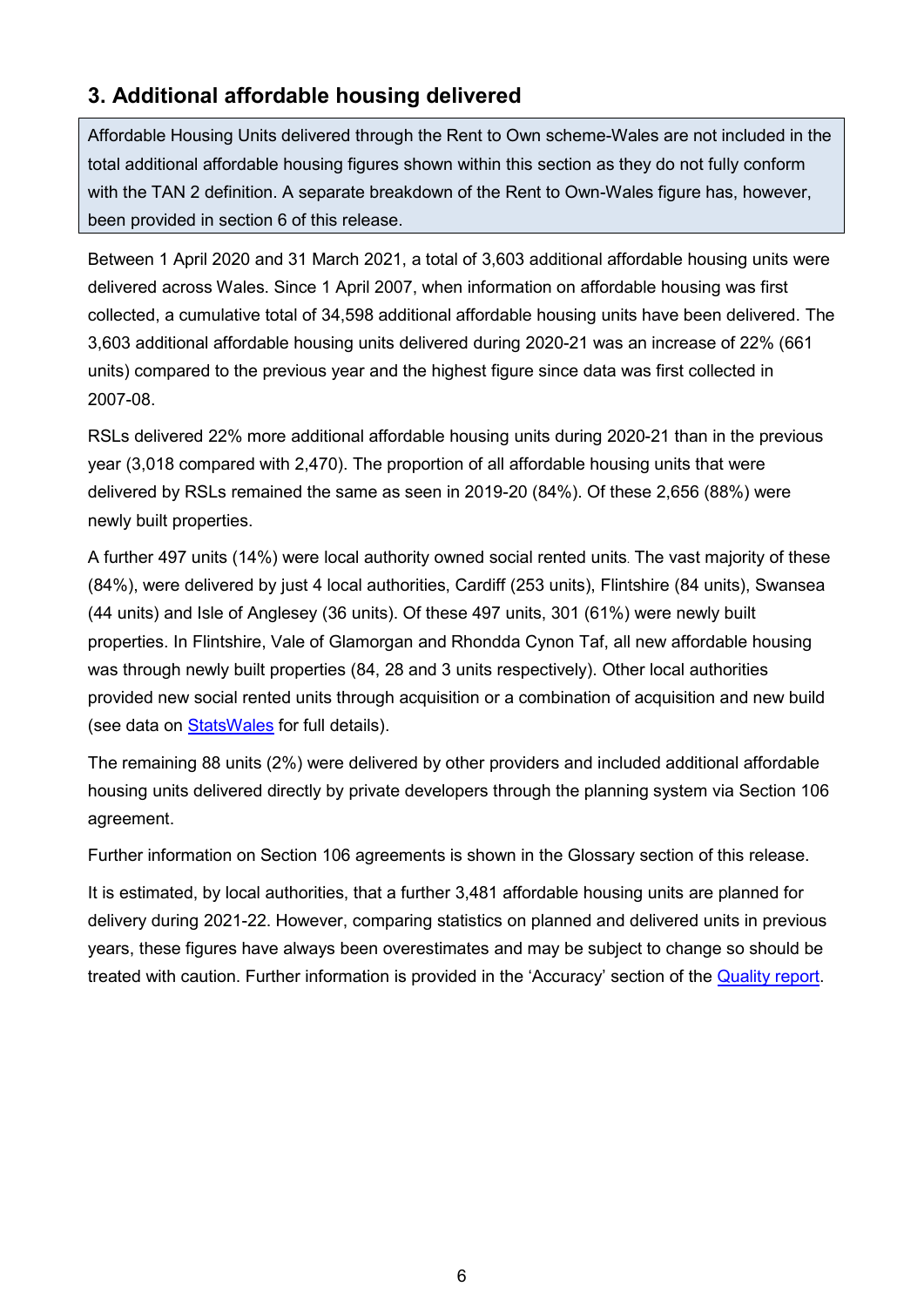

### **Chart 1 - Additional affordable housing delivered in Wales**

More detailed data on the types and locations of affordable housing units delivered is available on **StatsWales** 

The additional affordable housing figures shown within this release includes those housing units leased to provide accommodation for homeless families where the lease is for more than a year. Since 2014-15, the number of these units has been significantly lower than in previous years. This may have been influenced by local authorities adapting their practices both in anticipation of and following the introduction of new Homelessness legislation in April 2015 which put greater emphasis on homelessness prevention. In 2020-21 there were 10 such housing units, down from the 39 units in 2019-20.

<span id="page-6-0"></span>The number of additional affordable housing units delivered within the National Park areas increased significantly during 2020-21, with 140 units delivered compared with 31 a year earlier. This represented 4% of all additional affordable housing provision during 2020-21, up from 1% in 2019-20 [\(Table 1\)](#page-6-0).

Source: Affordable Housing Provision data collection, Welsh Government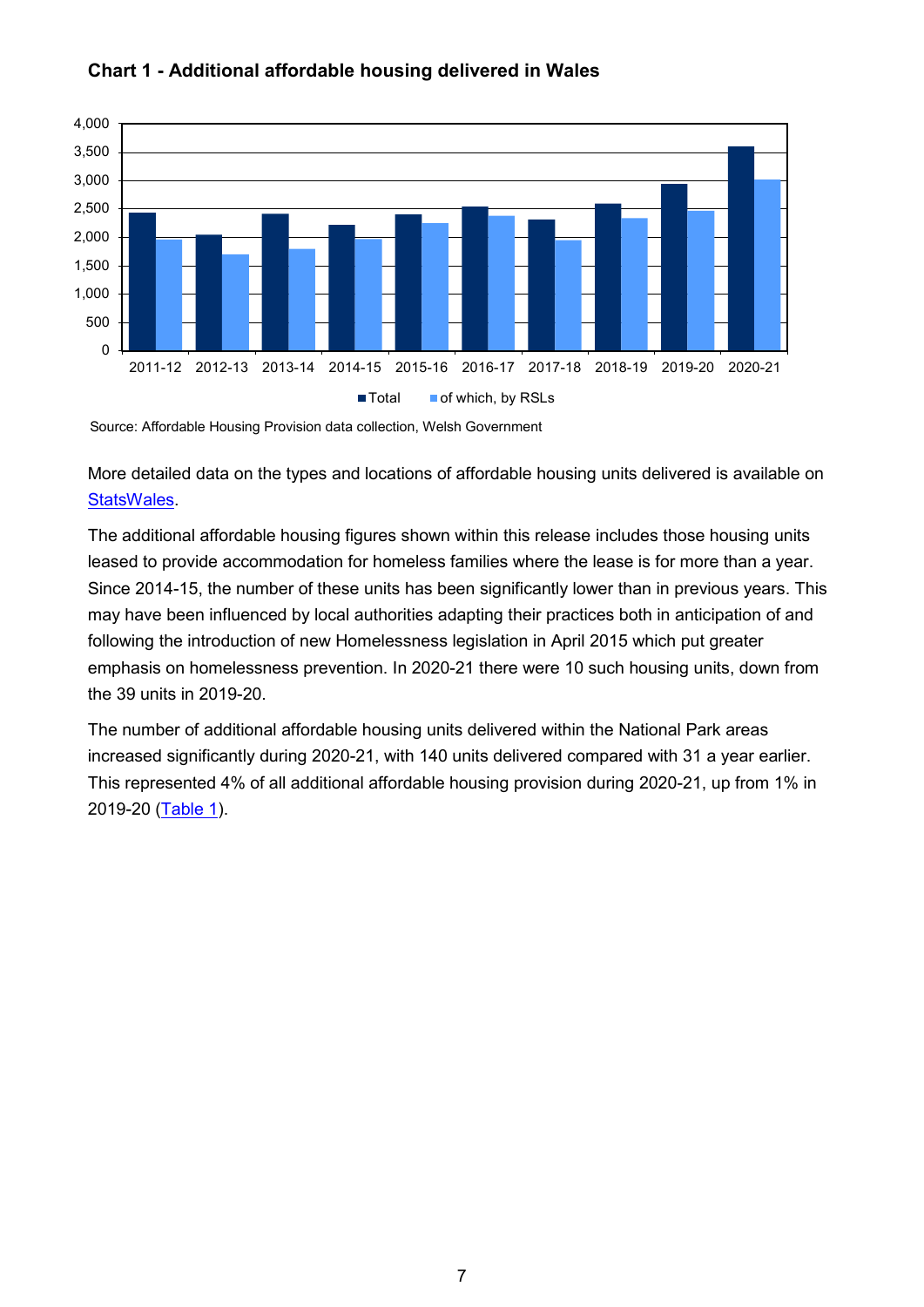#### **Table 1 - Additional affordable housing provision in Wales, 2014-15 to 2019-20 (a)**

|                                                 |             |             |         |             | Delivered: |         |             |                                                                                 |             |         | Planned (a) |
|-------------------------------------------------|-------------|-------------|---------|-------------|------------|---------|-------------|---------------------------------------------------------------------------------|-------------|---------|-------------|
| Provider                                        | 2011-12     | 2012-13     | 2013-14 | 2014-15     | 2015-16    | 2016-17 | 2017-18     | 2018-19                                                                         | 2019-20     | 2020-21 | 2021-22     |
| Isle of Anglesey                                | 49          | 110         | 31      | 37          | 35         | 70      | 53          | 124                                                                             | 27          | 101     | 115         |
| Gwynedd                                         | 37          | 66          | 65      | 182         | 54         | 46      | 54          | 118                                                                             | 97          | 101     | 94          |
| Conwy                                           | 32          | 45          | 158     | 78          | 85         | 104     | 71          | 40                                                                              | 79          | 107     | 143         |
| Denbighshire                                    | 60          | 61          | 16      | 74          | 55         | 67      | 60          | 35                                                                              | 119         | 120     | 223         |
| Flintshire                                      | 71          | 57          | 138     | 96          | 43         | 84      | 249         | 163                                                                             | 96          | 228     | 129         |
| Wrexham                                         | 95          | 15          | 132     | 56          | 71         | 45      | 21          | 159                                                                             | 25          | 69      | 55          |
| Powys                                           | 38          | 105         | 93      | 49          | 63         | 91      | 64          | 51                                                                              | 75          | 137     | 202         |
| Ceredigion                                      | 119         | 15          | 16      | 21          | 85         | 42      | 15          | 34                                                                              | 38          | 83      | 130         |
| Pembrokeshire                                   | 26          | 59          | 80      | 158         | 140        | 150     | 93          | 126                                                                             | 164         | 117     | 153         |
| Carmarthenshire                                 | 92          | 87          | 40      | 47          | 185        | 95      | 117         | 124                                                                             | 192         | 106     | 276         |
| Swansea                                         | 297         | 129         | 212     | 142         | 156        | 171     | 152         | 254                                                                             | 245         | 297     | 277         |
| Neath Port Talbot                               | 83          | 140         | 102     | 88          | 95         | 106     | 38          | 153                                                                             | 171         | 107     | 109         |
| Bridgend                                        | 120         | 30          | 121     | 137         | 136        | 154     | 61          | 148                                                                             | 94          | 166     | 96          |
| Vale of Glamorgan                               | 48          | 73          | 55      | 169         | 164        | 286     | 226         | 105                                                                             | 294         | 232     | 47          |
| Cardiff                                         | 417         | 329         | 457     | 256         | 329        | 256     | 303         | 305                                                                             | 439         | 541     | 582         |
| Rhondda Cynon Taf                               | 40          | 84          | 102     | 117         | 120        | 244     | 230         | 96                                                                              | 135         | 238     | 240         |
| Merthyr Tydfil                                  | 31          | 66          | 19      | 31          | 38         | 22      | 31          | 21                                                                              | 21          | 49      | $\mathbf 0$ |
| Caerphilly                                      | 108         | 144         | 162     | 181         | 163        | 132     | 49          | 82                                                                              | 126         | 174     | 124         |
| <b>Blaenau Gwent</b>                            | 122         | 116         | 24      | 30          | 54         | 59      | $\mathbf 0$ | 31                                                                              | 12          | 90      | 66          |
| Torfaen                                         | 92          | 58          | 128     | 74          | 82         | 97      | 132         | 121                                                                             | 141         | 163     | 126         |
| Monmouthshire                                   | 191         | 85          | 159     | 53          | 64         | 88      | 100         | 125                                                                             | 113         | 146     | 81          |
| Newport                                         | 264         | 168         | 106     | 142         | 183        | 137     | 197         | 177                                                                             | 239         | 231     | 213         |
| Wales                                           | 2,432       | 2,042       | 2,416   | 2,218       | 2,400      | 2,546   | 2,316       | 2,592                                                                           | 2,942       | 3,603   | 3,481       |
| Of which, total delivered<br>in National Parks: |             |             |         |             |            |         |             |                                                                                 |             |         |             |
| Snowdonia NP                                    | 5           | 39          | 15      | 32          | 14         | 23      | 12          | 6                                                                               | $\mathbf 0$ | 34      | g           |
| Pembrokeshire NP                                | $\mathbf 0$ | $\mathbf 0$ | 3       | $\mathbf 0$ | 5          | 44      | 6           | 16                                                                              | 28          | 33      | 38          |
| <b>Brecon Beacons NP</b>                        | 27          | 17          | 40      | 6           | 10         | 26      | 61          | 3                                                                               | 3           | 73      | 35          |
| <b>Total National Parks</b>                     | 32          | 56          | 58      | 38          | 29         | 93      | 79          | 25                                                                              | 31          | 140     | 82          |
| <b>Total outside National</b><br>Parks          | 2.400       | 1.986       | 2.358   | 2.180       | 2.371      | 2.453   | 2.237       | 2.567                                                                           | 2,911       | 3.463   | 3.399       |
| Wales                                           | 2,432       | 2,042       | 2,416   | 2,218       | 2,400      | 2,546   | 2,316       | 2,592<br>Source: Affordable Housing Provision data collection, Welsh Government | 2,942       | 3,603   | 3,481       |

(a) The figures collated from local authority returns cover planned and proposed provision for all tenures including provision by RSLs, local authorities and the private sector. Figures for these years are estimates and are subject to change when reported as 'Delivered' in 'future years.

Table 1 shows that at an individual local authority level, 18 of the 22 authorities reported increases in the provision of affordable housing during 2020-21 compared to the previous year, with notable increases in Flintshire (from 96 to 228), Rhondda Cynon Taf (135 to 238) and Cardiff (from 439 to 541).

Each local authority sets an affordable housing target and this will influence provision [\(Table 1\)](#page-6-0).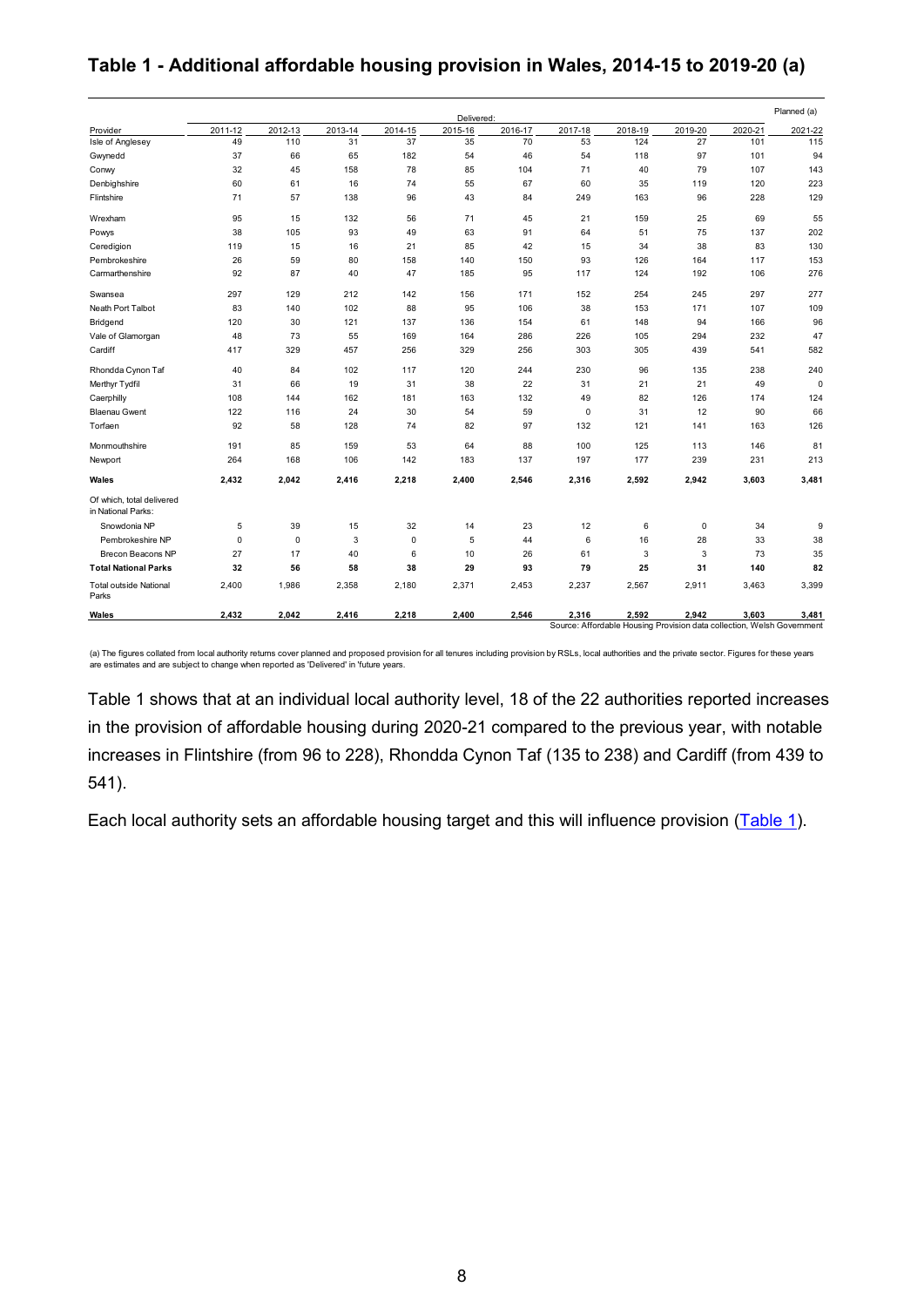# **4. Rate of all additional affordable housing**

To take into account the number of households in each area, for 2020-21, the rate of additional affordable housing provision per 10,000 households has been calculated using mid-2019 household estimates<sup>2</sup> for Welsh local authorities produced by the Welsh Government.



## **Chart 2 - Rate of all additional affordable housing units delivered per 10,000 households, by local authority area, 2020-21**

Source: Affordable Housing Provision data collection, Welsh Government, and mid-2019 Household Estimates, Welsh Government

Note: Authorities classified as rural authorities are shown in green and those classified as urban are shown in blue. A list of the different authorities within each classification group is provided in the key quality information section of this release.

Chart 2 shows that during 2020-21 the rate of additional affordable housing delivery across Wales as a whole was 26.3 units per 10,000 households.

The local authority with the highest number of affordable housing units delivered in 2020-21 was Cardiff (541 units or 15% of the Wales total). However, when considering the number of households in each area, Torfaen was the authority with the highest delivery rate at 40.3 units per 10,000 households.

Wrexham had the lowest delivery rate at 11.7 units per 10,000 households with 69 units delivered in 2020-21

<u>.</u>

<sup>&</sup>lt;sup>2</sup> The 2019 mid year household estimates are available from [StatsWales.](https://statswales.gov.wales/Catalogue/Housing/Households/Estimates)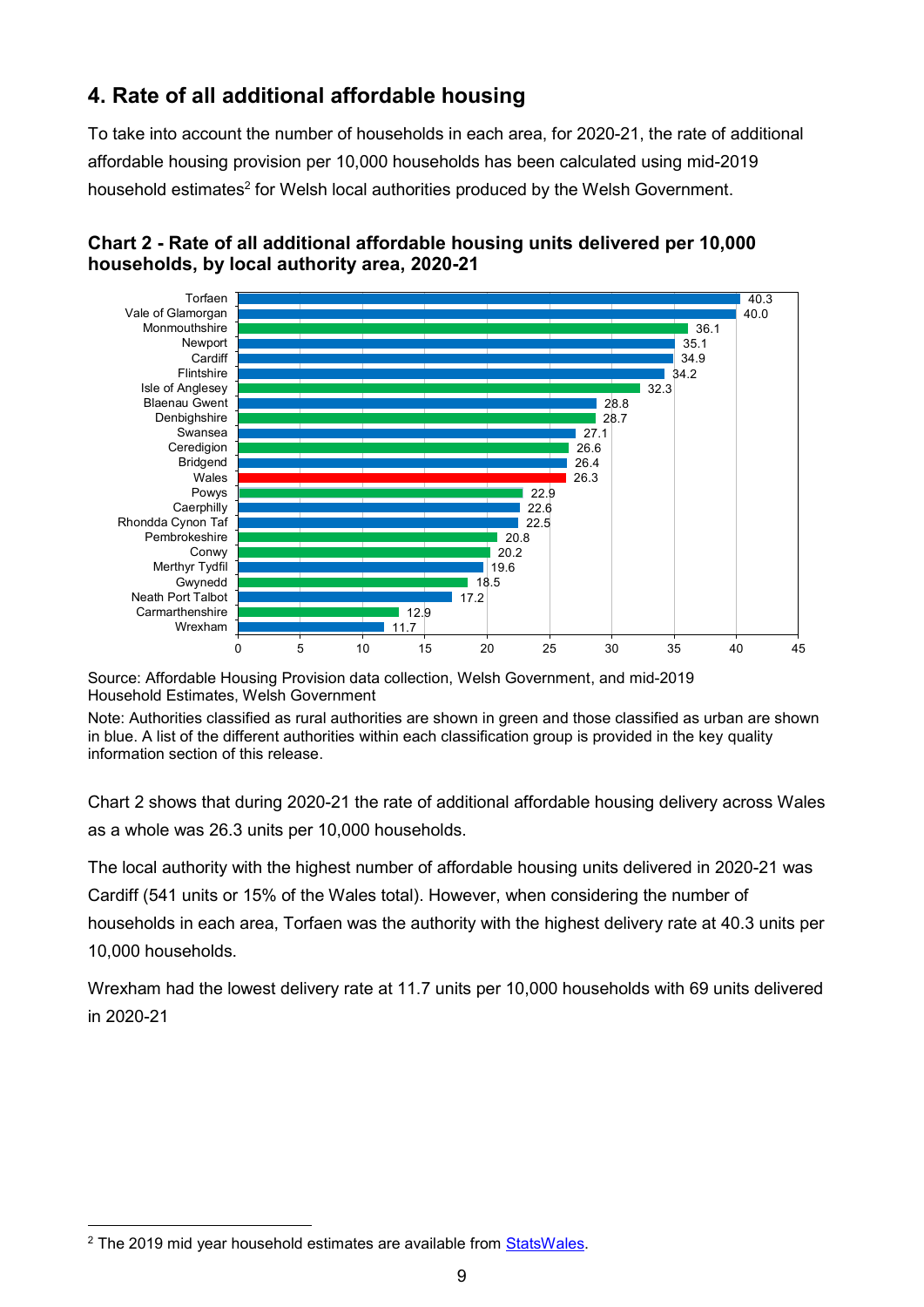# <span id="page-9-0"></span>**5. Additional affordable housing by funding source**

The availability of Welsh Government grant funding for affordable housing such as Social Housing Grant (SHG), recycled Social Housing Grant (RCG), Housing Finance Grant (HFG), Vibrant and Viable Places (VVP), Integrated Care Fund and Shared Ownership – Wales Grant will impact on the ability of all providers, but particularly RSLs, to deliver additional affordable housing across Wales.

| Additional affordable housing | 2011-12 | 2012-13 | 2013-14 | 2014-15 | 2015-16 | 2016-17 | 2017-18 | 2018-19 | 2019-20 | 2020-21 |
|-------------------------------|---------|---------|---------|---------|---------|---------|---------|---------|---------|---------|
| Number delivered:             |         |         |         |         |         |         |         |         |         |         |
| With capital grant funding    | 1.548   | 1.274   | 1.357   | 1.539   | 1.765   | 1.809   | 1.243   | 1.903   | 1,811   | 2,530   |
| Without capital grant funding | 884     | 768     | 1,059   | 679     | 635     | 737     | 1,073   | 689     | 1.131   | 1,073   |
| Total                         | 2,432   | 2,042   | 2.416   | 2.218   | 2,400   | 2,546   | 2,316   | 2.592   | 2.942   | 3,603   |
| Percentage (%) delivered:     |         |         |         |         |         |         |         |         |         |         |
| With capital grant funding    | 63.7    | 62.4    | 56.2    | 69.4    | 73.5    | 71.1    | 53.7    | 73.4    | 61.6    | 70.2    |
| Without capital grant funding | 36.3    | 37.6    | 43.8    | 30.6    | 26.5    | 28.9    | 46.3    | 26.6    | 38.4    | 29.8    |
| Total                         | 100.0   | 100.0   | 100.0   | 100.0   | 100.0   | 100.0   | 100.0   | 100.0   | 100.0   | 100.0   |

#### **Table 2 - Additional affordable housing delivered by funding source**

Source: Affordable Housing Provision data collection, Welsh Government

70% of affordable housing units were delivered through capital grant funding in 2020-21, this is higher than the proportion for 2019-20 (62%). Affordable housing units delivered without capital grant fund decreased from 38% (1,131 units) in 2019-20 to 30% (1,073 units) in 2020-21.

During 2020-21, 79% of all RSL affordable housing provision in Wales were delivered with some form of capital grant funding, up from 71% during the previous year. Across Wales, RSL provision with capital grant funding reached over 80% in 14 local authorities

Throughout Wales 70% of additional affordable housing units delivered by local authorities were delivered with capital grant funding, Whilst only 1 local authority provided all of their new affordable housing units without capital grant funding, a further 15 delivered more than 60% through capital grant funding. This is a substantial change from 2019-20, when most local authorities delivered a high proportion of affordable housing without capital grant funding but more in line with previous years. [\(Table 3\)](#page-10-0).

Inside the National Parks, 86% of all affordable housing was delivered with capital grant funding during 2020-21, up from 84% a year earlier.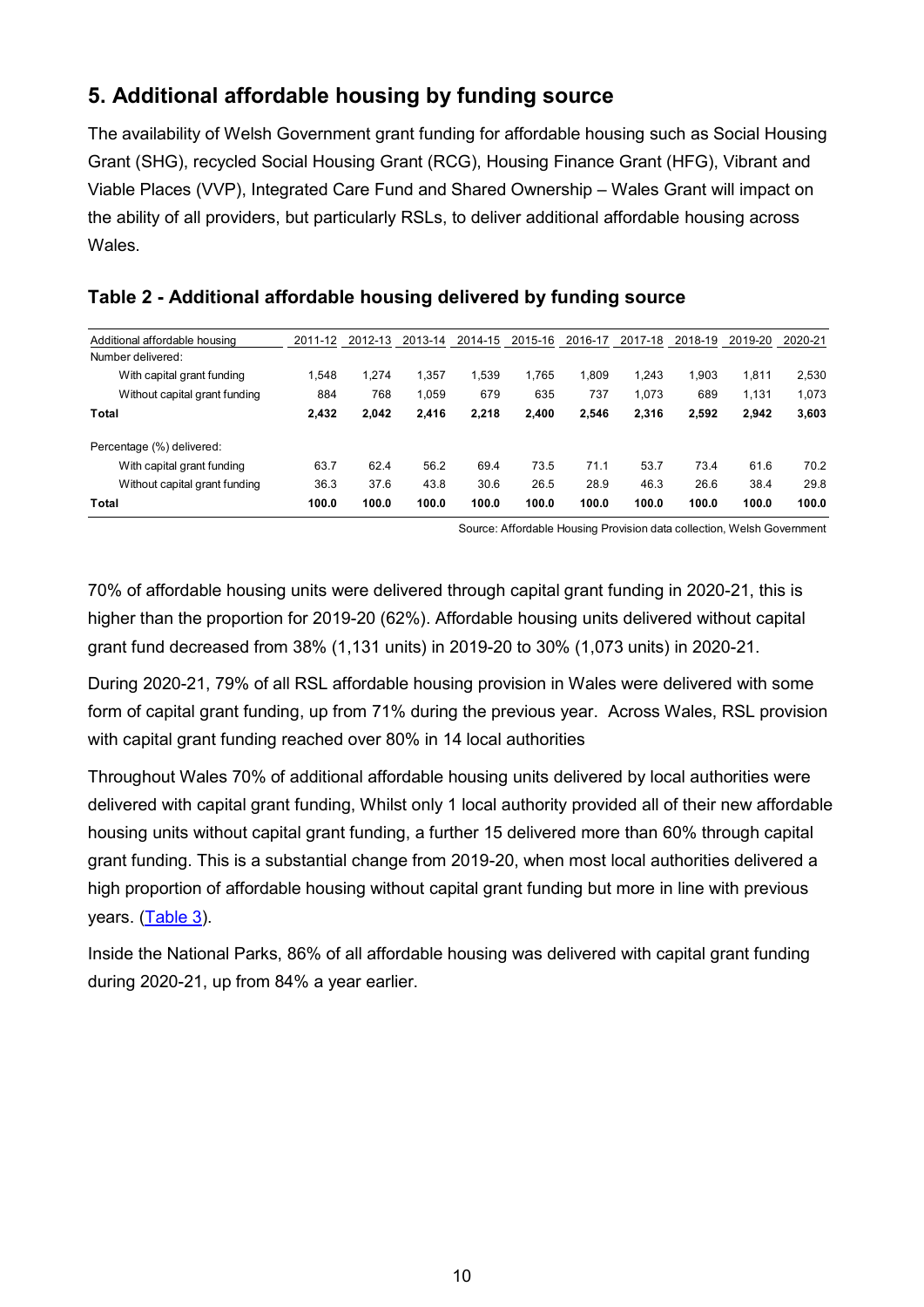#### <span id="page-10-0"></span>**Table 3 - Additional affordable housing delivered by funding source and local authority area, 2020-21 (a) (b)**

|                                     |       |               |                              |       | Of which are by RSLs |                              |  |  |
|-------------------------------------|-------|---------------|------------------------------|-------|----------------------|------------------------------|--|--|
|                                     |       |               | With capital Without capital |       |                      | With capital Without capital |  |  |
| Local Authority                     | Total | grant funding | grant funding                | Total | grant funding        | grant funding                |  |  |
| Isle of Anglesey                    | 101   | 65            | 36                           | 48    | 44                   | 4                            |  |  |
| Gwynedd                             | 101   | 80            | 21                           | 82    | 80                   | $\overline{2}$               |  |  |
| Conwy                               | 107   | 94            | 13                           | 107   | 94                   | 13                           |  |  |
| Denbighshire                        | 120   | 45            | 75                           | 100   | 41                   | 59                           |  |  |
| Flintshire                          | 228   | 131           | 97                           | 144   | 131                  | 13                           |  |  |
| Wrexham                             | 69    | 32            | 37                           | 64    | 27                   | 37                           |  |  |
| Powys                               | 137   | 116           | 21                           | 103   | 103                  | 0                            |  |  |
| Ceredigion                          | 83    | 83            | $\mathbf 0$                  | 83    | 83                   | $\mathbf 0$                  |  |  |
| Pembrokeshire                       | 117   | 111           | 6                            | 114   | 111                  | 3                            |  |  |
| Carmarthenshire                     | 106   | 62            | 44                           | 67    | 62                   | 5                            |  |  |
| Swansea                             | 297   | 242           | 55                           | 253   | 203                  | 50                           |  |  |
| Neath Port Talbot                   | 107   | 66            | 41                           | 107   | 66                   | 41                           |  |  |
| <b>Bridgend</b>                     | 166   | 126           | 40                           | 166   | 126                  | 40                           |  |  |
| Vale of Glamorgan                   | 232   | 107           | 125                          | 204   | 79                   | 125                          |  |  |
| Cardiff                             | 541   | 247           | 294                          | 288   | 220                  | 68                           |  |  |
| Rhondda Cynon Taf                   | 238   | 230           | 8                            | 235   | 230                  | 5                            |  |  |
| Merthyr Tydfil                      | 49    | 45            | 4                            | 49    | 45                   | $\overline{4}$               |  |  |
| Caerphilly                          | 174   | 140           | 34                           | 174   | 140                  | 34                           |  |  |
| <b>Blaenau Gwent</b>                | 90    | 81            | 9                            | 90    | 81                   | 9                            |  |  |
| Torfaen                             | 163   | 121           | 42                           | 163   | 121                  | 42                           |  |  |
| Monmouthshire                       | 146   | 76            | 70                           | 146   | 76                   | 70                           |  |  |
| Newport                             | 231   | 230           | 1                            | 231   | 230                  | $\mathbf{1}$                 |  |  |
| Wales                               | 3,603 | 2,530         | 1,073                        | 3,018 | 2,393                | 625                          |  |  |
| Of which, total delivered in:       |       |               |                              |       |                      |                              |  |  |
| Snowdonia National Park             | 34    | 15            | 19                           | 15    | 15                   | 0                            |  |  |
| Pembrokeshire National Park         | 33    | 33            | 0                            | 33    | 33                   | 0                            |  |  |
| <b>Brecon Beacons National Park</b> | 73    | 72            | $\mathbf{1}$                 | 68    | 67                   | $\mathbf{1}$                 |  |  |
| <b>Total National Parks</b>         | 140   | 120           | 20                           | 116   | 115                  | $\mathbf{1}$                 |  |  |
| <b>Total outside National Parks</b> | 3,463 | 2,410         | 1,053                        | 2,902 | 2,278                | 624                          |  |  |
| <b>Wales</b>                        | 3,603 | 2,530         | 1,073                        | 3,018 | 2,393                | 625                          |  |  |

Source: Affordable Housing Provision data collection, Welsh Government

*Numbers*

(a) Total additional affordable housing will include units delivered by local authorities, registered social landlords and other providers including units provided directly by private sector private developers through the planning system via Section 106 agreements.

(b) The total will also include housing units leased to provide accommodation for homeless families where the lease is for more than one year. These units however do not fully conform to the TAN2 definition in relation to subsequent occupation once the lease has expired.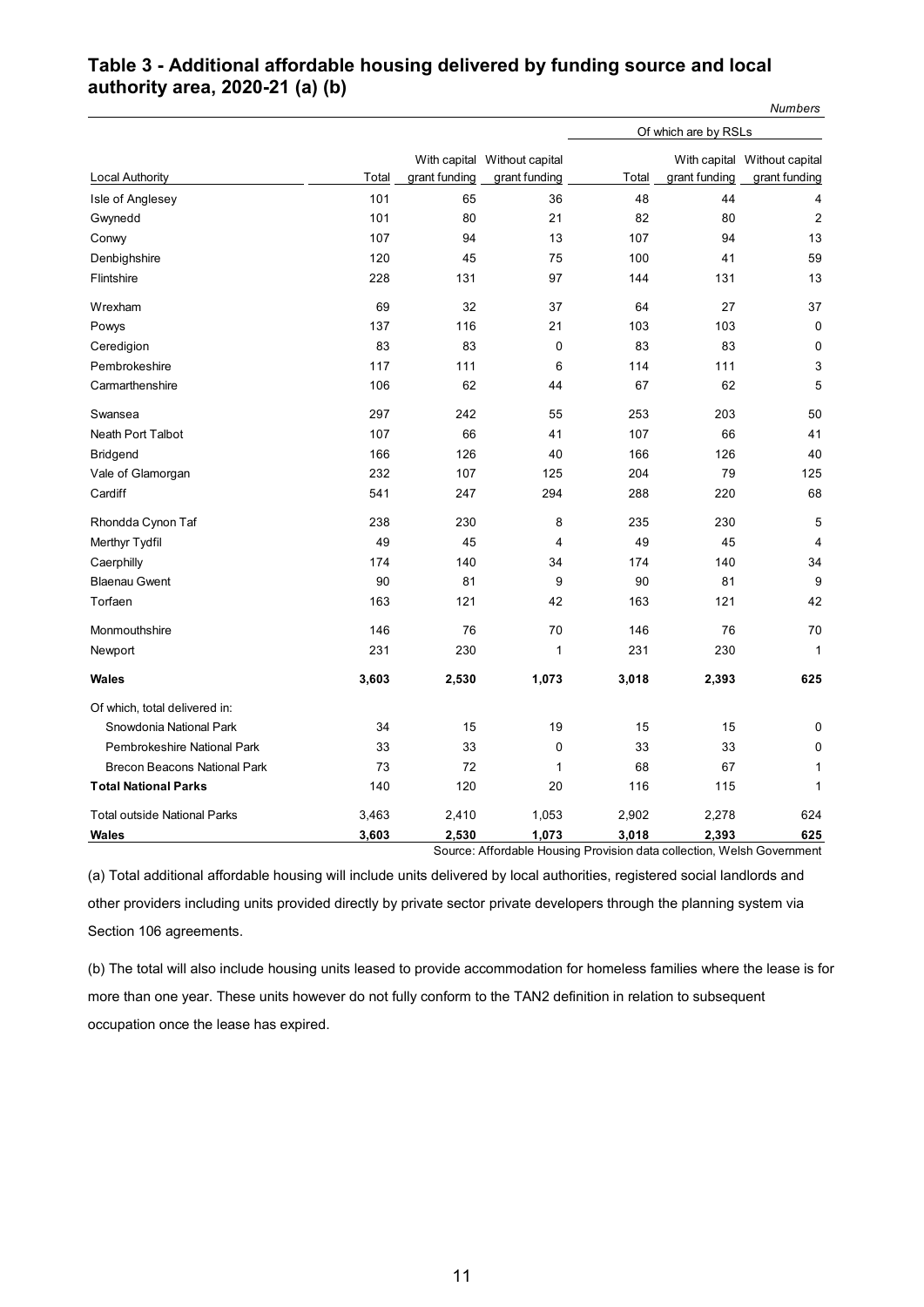# <span id="page-11-0"></span>**6. Additional affordable housing delivered by RSLs**

Welsh Registered Social Landlords (RSLs) continue to make the largest contribution delivering 84% of all additional affordable housing in Wales in 2020-21. As the major provider of additional affordable housing across Wales, RSLs are required to provide more detailed information including the tenure type of the housing units delivered and the number which are delivered by RSLs within the National Park areas.

Welsh RSLs delivered all of the additional affordable housing in 10 of the 22 local authorities across Wales and more than half of all the additional affordable housing in 11 of the remaining local authorities. The exception was Isle of Anglesey where RSLs were responsible for 48% of all affordable housing provision in 2020-21.

#### **Table 4 - Additional affordable housing delivered by Welsh Registered Social Landlords, by local authority area**

| Lanulorus, by local authority area              |             |         |         |         |         |         |         |         |         |                           |
|-------------------------------------------------|-------------|---------|---------|---------|---------|---------|---------|---------|---------|---------------------------|
| <b>Local Authoirty</b>                          | 2011-12     | 2012-13 | 2013-14 | 2014-15 | 2015-16 | 2016-17 | 2017-18 | 2018-19 | 2019-20 | <b>Numbers</b><br>2020-21 |
| Isle of Anglesey                                | 49          | 110     | 29      | 35      | 27      | 53      | 41      | 111     | 20      | 48                        |
| Gwynedd                                         | 21          | 50      | 35      | 97      | 29      | 46      | 48      | 112     | 97      | 82                        |
| Conwy                                           | 32          | 41      | 153     | 72      | 75      | 104     | 71      | 40      | 79      | 107                       |
| Denbighshire                                    | 60          | 59      | 13      | 40      | 43      | 46      | 38      | 19      | 86      | 100                       |
| Flintshire                                      | 55          | 15      | 93      | 44      | 43      | 72      | 89      | 121     | 37      | 144                       |
| Wrexham                                         | 95          | 15      | 130     | 56      | 71      | 45      | 21      | 156     | 10      | 64                        |
| Powys                                           | 38          | 96      | 13      | 49      | 63      | 91      | 58      | 51      | 70      | 103                       |
| Ceredigion                                      | 96          | 9       | 14      | 16      | 66      | 42      | 15      | 34      | 23      | 83                        |
| Pembrokeshire                                   | 26          | 59      | 80      | 158     | 133     | 144     | 74      | 117     | 146     | 114                       |
| Carmarthenshire                                 | 92          | 62      | 27      | 17      | 148     | 36      | 35      | 28      | 120     | 67                        |
| Swansea                                         | 297         | 129     | 212     | 142     | 156     | 171     | 134     | 251     | 237     | 253                       |
| Neath Port Talbot                               | 83          | 140     | 102     | 88      | 95      | 106     | 38      | 153     | 171     | 107                       |
| <b>Bridgend</b>                                 | 120         | 30      | 121     | 137     | 136     | 154     | 61      | 148     | 84      | 166                       |
| Vale of Glamorgan                               | 48          | 73      | 45      | 169     | 164     | 286     | 223     | 105     | 294     | 204                       |
| Cardiff                                         | 166         | 159     | 203     | 256     | 329     | 239     | 281     | 255     | 225     | 288                       |
| Rhondda Cynon Taf                               | 40          | 80      | 79      | 109     | 103     | 207     | 214     | 87      | 128     | 235                       |
| Merthyr Tydfil                                  | 31          | 66      | 19      | 31      | 38      | 22      | 31      | 21      | 21      | 49                        |
| Caerphilly                                      | 108         | 144     | 109     | 181     | 163     | 132     | 45      | 75      | 117     | 174                       |
| <b>Blaenau Gwent</b>                            | 122         | 116     | 22      | 30      | 54      | 59      | 0       | 31      | 12      | 90                        |
| Torfaen                                         | 75          | 48      | 128     | 74      | 82      | 97      | 132     | 121     | 141     | 163                       |
| Monmouthshire                                   | 89          | 72      | 66      | 53      | 49      | 88      | 100     | 125     | 113     | 146                       |
| Newport                                         | 211         | 131     | 106     | 117     | 183     | 137     | 197     | 177     | 239     | 231                       |
| Wales                                           | 1,954       | 1,704   | 1,799   | 1,971   | 2,250   | 2,377   | 1,946   | 2,338   | 2,470   | 3,018                     |
| Of which, total delivered in<br>National Parks: |             |         |         |         |         |         |         |         |         |                           |
| Snowdonia NP                                    | $\pmb{0}$   | 32      | 7       | 10      | 14      | 23      | 12      | 0       | 0       | 15                        |
| Pembrokeshire NP                                | $\mathbf 0$ | 0       | 3       | 0       | 2       | 41      | 6       | 15      | 26      | 33                        |
| <b>Brecon Beacons NP</b>                        | 27          | 17      | 30      | 6       | 10      | 26      | 55      | 3       | 0       | 68                        |
| <b>Total National Parks</b>                     | 27          | 49      | 40      | 16      | 26      | 90      | 73      | 18      | 26      | 116                       |
| <b>Total outside National Parks</b>             | 1,927       | 1,655   | 1,759   | 1,955   | 2,224   | 2,287   | 1,873   | 2,320   | 2,444   | 2,902                     |
| Wales                                           | 1,954       | 1,704   | 1,799   | 1,971   | 2,250   | 2,377   | 1,946   | 2,338   | 2,470   | 3,018                     |

Source: Affordable Housing Provision data collection, Welsh Government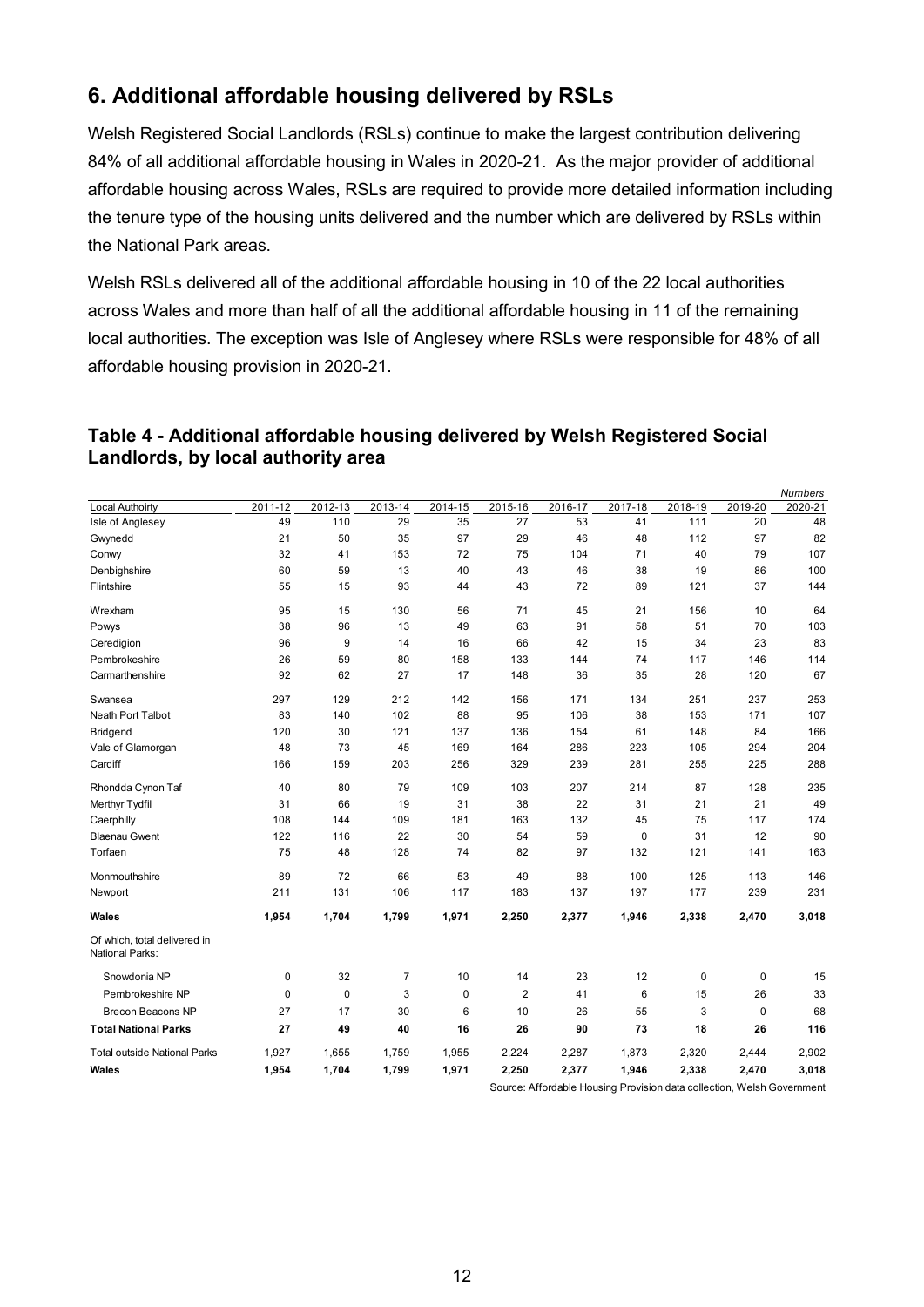#### **6.1 Rate of delivery by RSLs**

Taking into account the number of households in each area, during 2020-21, RSLs delivered 22.0 additional affordable housing units per 10,000 households across Wales.



#### **Chart 3 - Rate of additional affordable housing units delivered by Welsh Registered Social Landlords per 10,000 households, by local authority area, 2020-21**

Source: Affordable Housing Provision data collection, Welsh Government, and mid-2019 household estimates, Welsh Government

Note: Authorities classified as rural authorities are shown in green and those classified as urban are shown in blue. A list of the different authorities within each classification group is provided in the key quality information section of this release.

Chart 3 shows the highest rate of additional affordable housing delivery by RSLs during 2020-21 was in Torfaen at 40.3 units per 10,000 households.

The lowest rate of provision was in Carmarthenshire at 8.2 units per 10,000 households.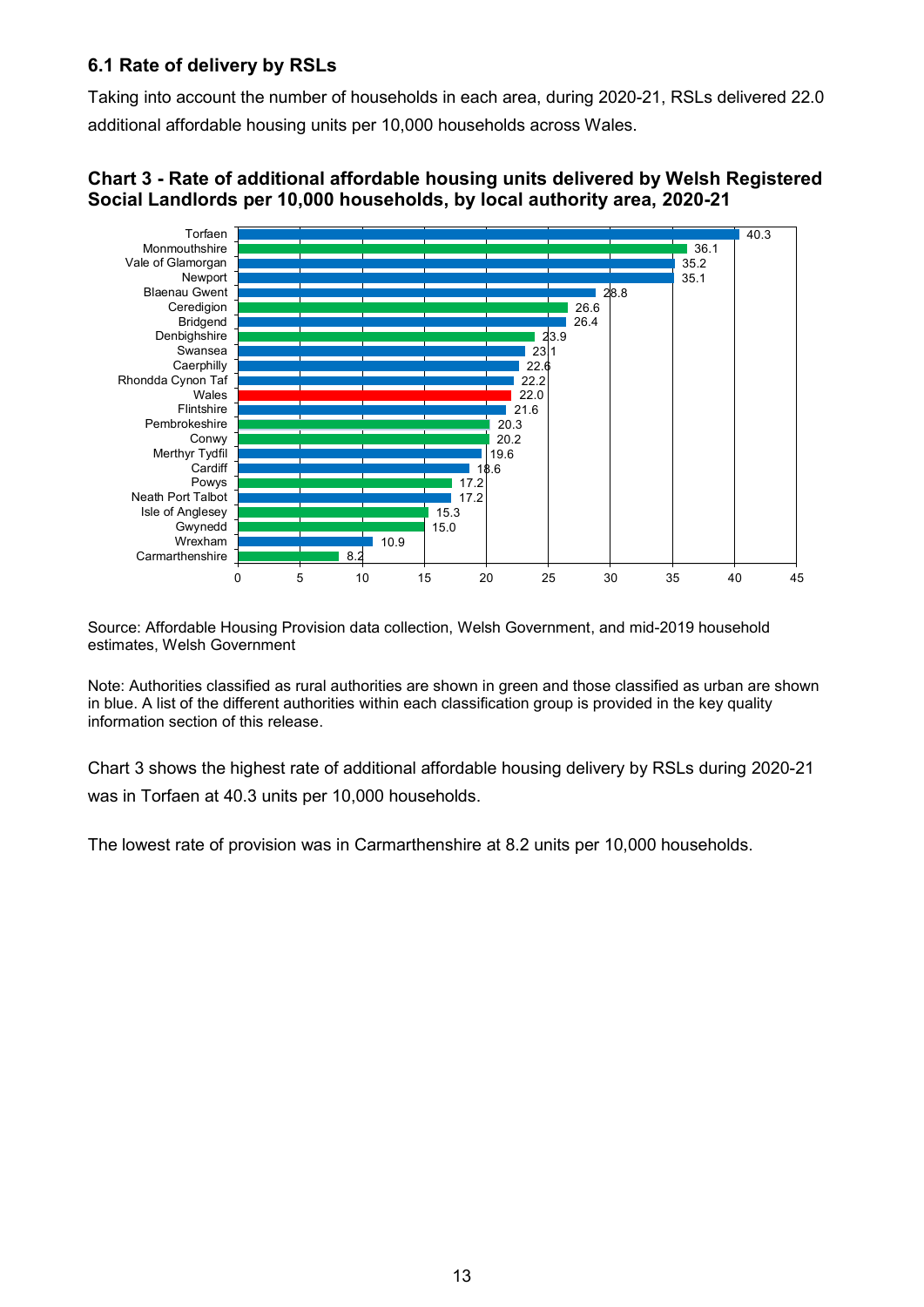| Tenure                     | 2011-12 | 2012-13 | 2013-14 | 2014-15 | 2015-16 | 2016-17 | 2017-18 | 2018-19 | 2019-20 | 2020-21 |
|----------------------------|---------|---------|---------|---------|---------|---------|---------|---------|---------|---------|
| Number:                    |         |         |         |         |         |         |         |         |         |         |
| Social rented              | 1.260   | 1.144   | 1,166   | 1,205   | 1,601   | 1,775   | 1,546   | 1,955   | 1,870   | 2,443   |
| Intermediate rented        | 494     | 416     | 460     | 631     | 451     | 436     | 236     | 223     | 392     | 380     |
| Shared equity (b)          | 200     | 144     | 173     | 135     | 198     | 166     | 163     | 121     | 133     | 108     |
| Shared ownership-Wales (c) |         |         |         |         |         |         |         | 39      | 75      | 87      |
| Total                      | 1,954   | 1,704   | 1,799   | 1,971   | 2.250   | 2,377   | 1,946   | 2,338   | 2,470   | 3,018   |
| Percentage (%):            |         |         |         |         |         |         |         |         |         |         |
| Social rented              | 64.5    | 67.1    | 64.8    | 61.1    | 71.2    | 74.7    | 79.4    | 83.6    | 75.7    | 80.9    |
| Intermediate rented        | 25.3    | 24.4    | 25.6    | 32.0    | 20.0    | 18.3    | 12.1    | 9.5     | 15.9    | 12.6    |
| Shared equity (b)          | 10.2    | 8.5     | 9.6     | 6.8     | 8.8     | 7.0     | 8.4     | 5.2     | 5.4     | 3.6     |
| Shared ownership-Wales (c) |         |         |         |         |         |         | 0.1     | 1.7     | 3.0     | 2.9     |
| Total                      | 100.0   | 100.0   | 100.0   | 100.0   | 100.0   | 100.0   | 100.0   | 100.0   | 100.0   | 100.0   |

#### **Table 5 - Additional affordable housing delivered by Welsh Registered Social Landlords, by tenure (a)**

Source: Affordable Housing Provision data collection, Welsh Government

Table 5 shows that of the 3,018 affordable housing units delivered by Welsh RSLs during 2020-21, 81% were social rented housing (2,443 units). This is an increase of 5 percentage points from 2019-20 and the highest number of social rented units by RSLs since the start of the data collection in 2007-08. The social rented housing units provided by RSLs during 2020-21 accounted for 68% of all additional housing delivered by all providers.

A further affordable housing option is intermediate rented properties where the rents are above those of social rents, but below market housing rents.

During 2020-21 a total of 380 intermediate rented properties were delivered by RSLs, a decrease of 3% on 2019-20. Intermediate rented properties accounted for 13% of all RSL provision.

RSLs also provide shared equity units for those who are not eligible for social housing, but who cannot afford to buy or rent a property on the open market. During 2020-21, 108 shared equity units were delivered, a decrease of 19% on the previous year. Shared equity units accounted for just 4% of all RSL provision.

Prior to the introduction of the new Shared Ownership – Wales scheme in February 2018, units where there is shared ownership between the occupant and the RSL (e.g. part ownership / part rent) were included under 'Shared Equity'.

Through April 2020 to March 2021, RSLs across Wales had delivered 87 additional affordable housing unit via the Shared-ownership - Wales scheme introduced in February 2018 (see glossary).

4% (116 units) of the 3,018 units delivered by RSLs during 2020-21 were inside the National Park areas. Of these 116 units, 114 were socially rented, the remaining two units were shared ownership.

Most of the additional affordable housing provided during 2020-21 by RSLs were 'general needs' properties. These properties include self contained units that are not reserved for specific client groups and also properties that are adapted for use for people with disabilities but where no additional services or support are provided as part of the terms of occupancy. During 2020-21 these types of property accounted for 88% (2,666 units) of all additional affordable housing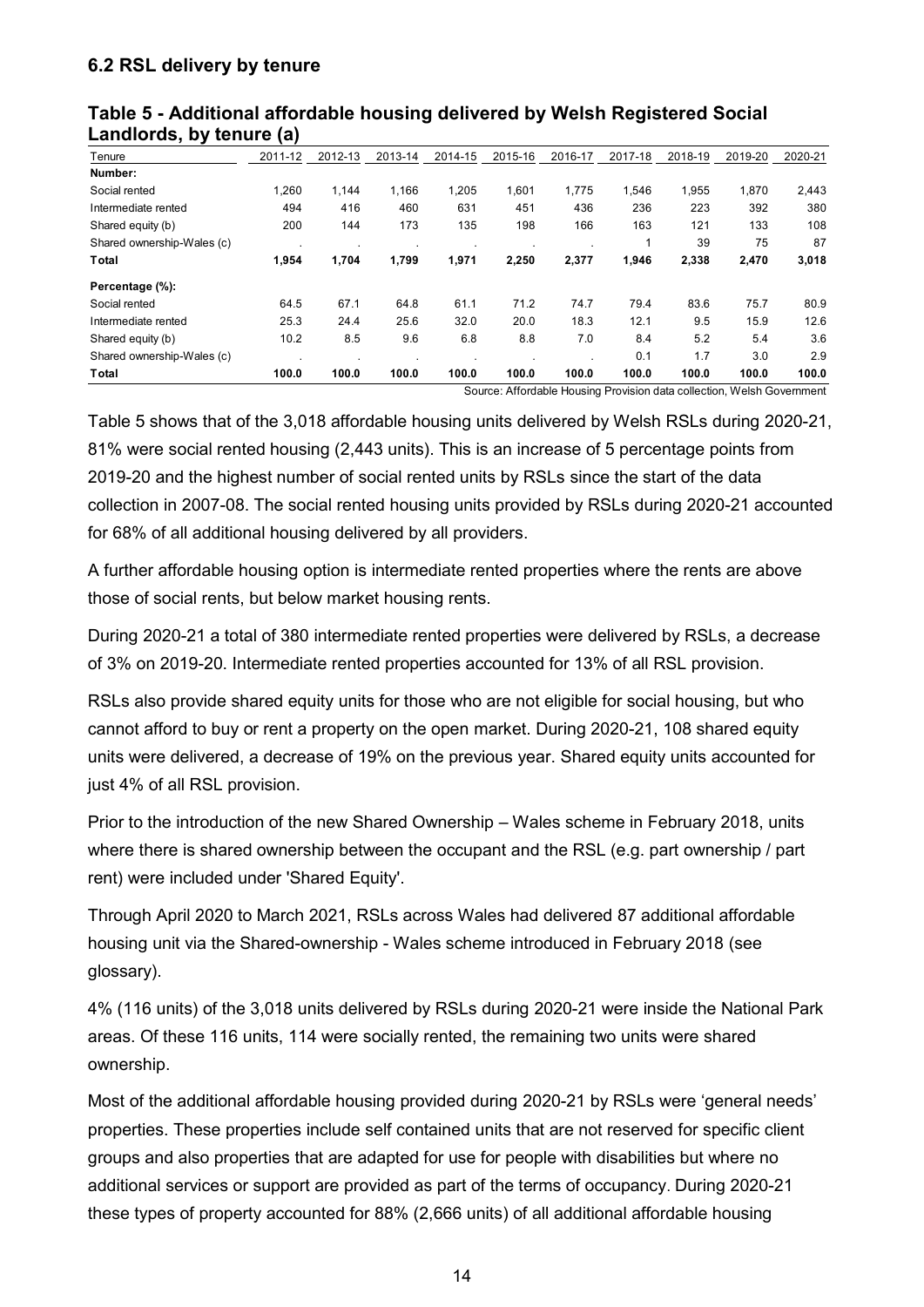provision by RSLs. The remaining 12% (352 units) were housing units provided for use by particular client groups or for specific purposes.

Further information on social rented, intermediate rented, shared equity and also shared ownership- Wales housing units is available in the [Glossary](#page-18-0) section.

#### **Rent to Own – Wales**

This scheme was launched in February 2018 alongside the Shared-ownership - Wales scheme to provide an opportunity of home ownership to households who can afford the monthly mortgage payments but do not have the level of deposit normally required to purchase a home.

Under the Rent to own – Wales scheme aspiring buyers will pay market rents for new-build homes from participating housing associations, and will have the option to purchase these from the end of the second year of their rental period. Upon exercising the option to purchase, the aspiring buyer will be gifted an amount equivalent to 25% of the rent they have paid and 50% of any increase in the value of the home, to use as a mortgage deposit. This will help them to purchase the home that they are renting.

It should be noted however that (unlike units delivered under the Shared-ownership - Wales scheme) these **Rent to Own units do not conform to the TAN 2 definition of affordable housing and as such have not been included in the total additional affordable housing figure shown in this release.**

In 2020-21 a total of 82 units had been delivered under the Rent to Own – Wales scheme. In 2019-20, 60 units were delivered under Rent to Own – Wales.

Further information is available in the [Glossary](#page-18-0) section of the release and the [Quality report.](https://gov.wales/additional-affordable-housing-provision-quality-report)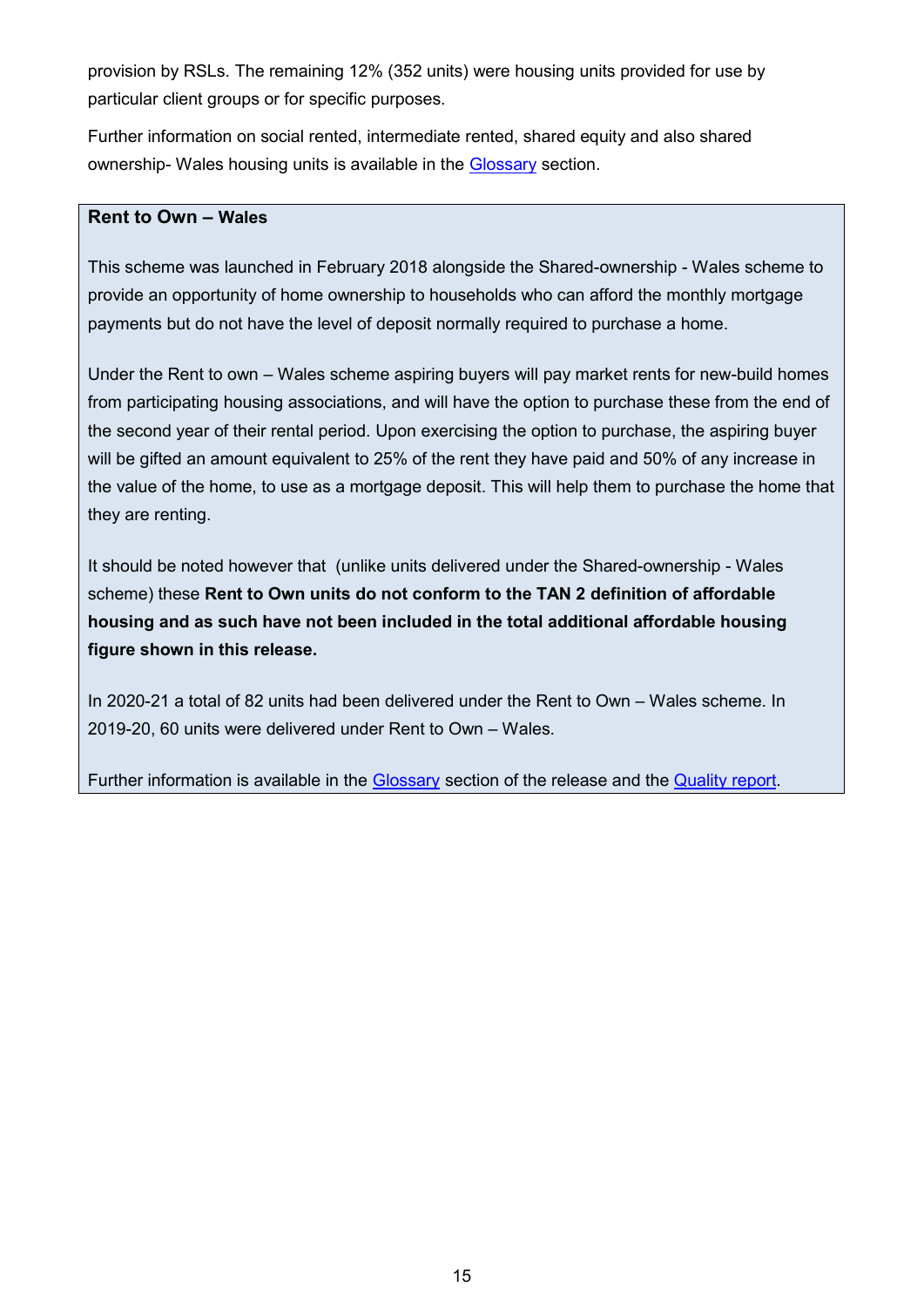# <span id="page-15-0"></span>**7. Additional affordable housing through planning obligations**

The number of affordable homes to be provided in a particular area will be determined by the local planning authority's planning policy and discussions with developers about what is feasible given the economic circumstances and other factors. The agreed affordable housing contribution will be secured by what is known as a planning obligation (or a section 106 agreement) which is a legally binding contract between a developer and a local planning authority that operates alongside a planning permission to make a development acceptable to both parties. These arrangements may be used to offset negative consequences of development, to help meet local needs or to secure benefits which would make a development more sustainable.

Table 6 below shows the number of additional affordable housing units that were granted planning permission each year through planning obligations (section 106 agreements) or planning conditions either as part of, or as a result of, market housing developments. Granted planning permission refers to final detailed (i.e. not outline) planning permissions granted during the year and will mean that a section 106 agreement (where applicable) has already been signed.

The table also shows information on the number of additional affordable housing units that were delivered each year, irrespective of when the planning permission was granted. This includes local authorities, registered social landlords, community land trusts and private sector provision.

It should be noted that additional affordable housing units delivered or granted planning permission through planning obligations may or may not be on affordable housing exception sites.

| rabic v - Additional anordabic nousing denvered through planning obligations                     |         |         |         |         |         |         |         |         |         | 1a 1    |
|--------------------------------------------------------------------------------------------------|---------|---------|---------|---------|---------|---------|---------|---------|---------|---------|
| Planning obligations                                                                             | 2011-12 | 2012-13 | 2013-14 | 2014-15 | 2015-16 | 2016-17 | 2017-18 | 2018-19 | 2019-20 | 2020-21 |
| Number granted planning<br>permission:                                                           |         |         |         |         |         |         |         |         |         |         |
| <b>Local Authorities</b>                                                                         | 981     | 993     | 1,072   | 1.448   | 872     | 1.440   | 1.843   | 1.773   | 1,094   | 982     |
| <b>National Parks</b>                                                                            | 50      | 71      | 37      | 35      | 58      | 49      | 18      | 54      | 125     | 105     |
| All Wales                                                                                        | 1,031   | 1,064   | 1,109   | 1,483   | 930     | 1,489   | 1,861   | 1,827   | 1,219   | 1,087   |
| Number delivered:                                                                                |         |         |         |         |         |         |         |         |         |         |
| <b>Local Authorities</b>                                                                         | 621     | 444     | 369     | 760     | 691     | 861     | 717     | 573     | 699     | 881     |
| <b>National Parks</b>                                                                            | 3       | 43      | 15      | 36      | 14      | 71      | 56      | 31      | 28      | 39      |
| All Wales                                                                                        | 624     | 487     | 384     | 796     | 705     | 932     | 773     | 604     | 727     | 920     |
| Percentage (%) of all additonal<br>affordable housing delivered<br>through planning obligations: | 25.7    | 23.8    | 15.9    | 35.9    | 29.4    | 36.6    | 33.4    | 23.3    | 24.7    | 25.5    |

#### <span id="page-15-1"></span>**Table 6 - Additional affordable housing delivered through planning obligations (a)**

Source: Affordable Housing Provision data collection, Welsh Government

During 2020-21, the number of additional affordable housing units granted planning permission decreased by 11% to 1,087. Affordable housing units granted planning permission in National Parks decreased by 16% from the previous year to 105 whilst in local authorities (outside National Park areas) the decrease was 10%.

During 2020-21, the number of additional affordable housing units delivered through planning obligations (section 106 agreements) increased by 27% compared with the previous year to 920 units.

The number of additional affordable housing delivered through planning obligations was up by 26% for local authorities and by 39% (from 28 to 39 units) in National Parks during 2020-21 [\(Table 6\)](#page-15-1).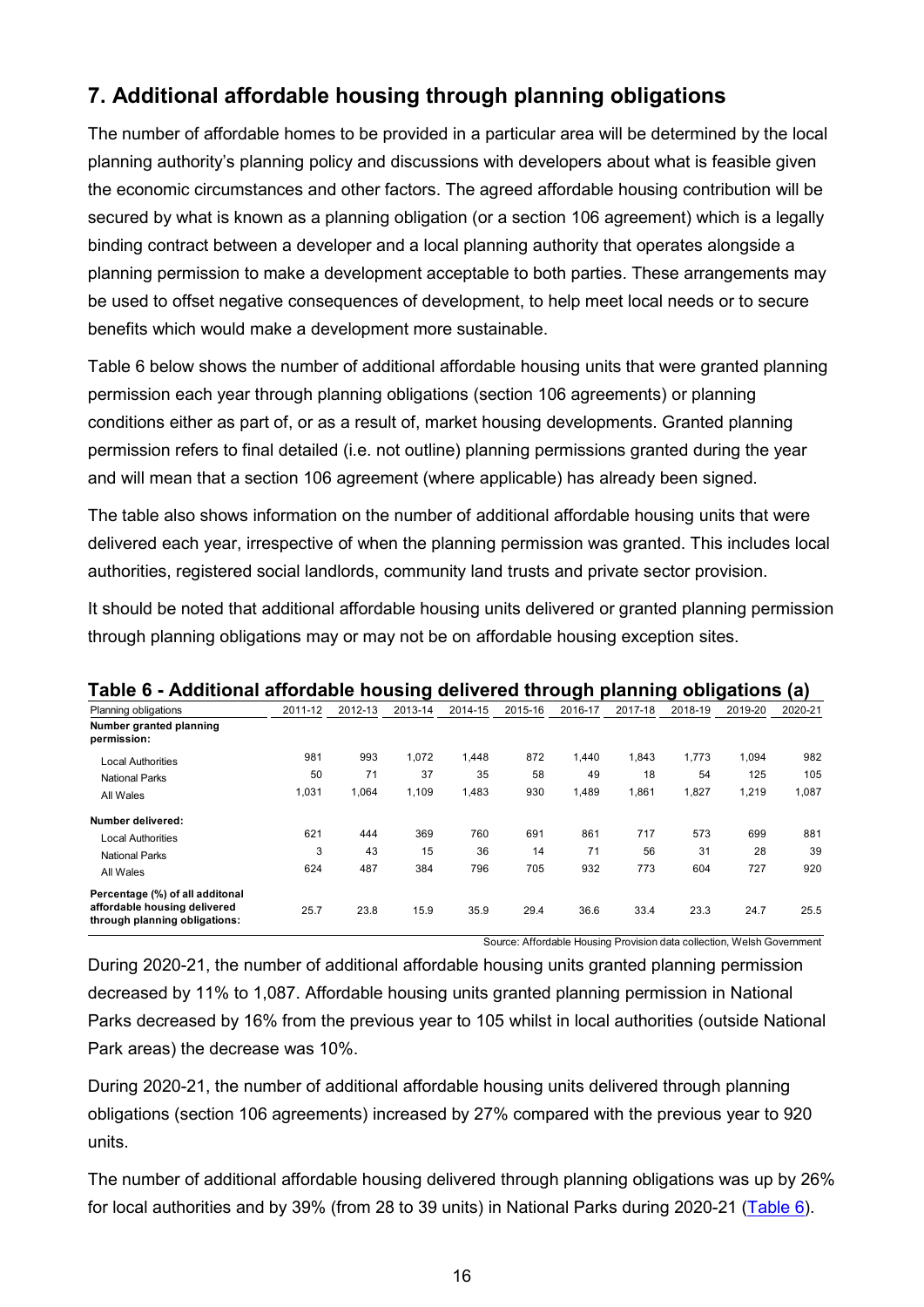During 2020-21, 26% of all additional affordable housing delivered was through planning obligations compared with 25% the previous year and 23% during 2018-19.

The number of additional affordable housing units delivered through planning obligations is consistently lower than the number granted planning permission. This may be due to the time lag between the planning permission being granted and the final delivery of the housing unit.

## **8. Additional affordable housing on housing exception sites**

Affordable housing exception sites<sup>3</sup> are small scale housing sites within or adjoining existing settlements for the provision of affordable housing to meet local needs, which would not otherwise be allocated in the development plan. Prior to July 2010 these were known as 'rural exceptions sites'.

The number of affordable housing units granted planning permission to be built on affordable housing exception sites decreased to 28 units in 2020-21. All of these were outside the National Park boundaries [\(Table 7\)](#page-16-0).

|                                            |         |         |         |             |         |         |                                                                        |         |         | Numbers |
|--------------------------------------------|---------|---------|---------|-------------|---------|---------|------------------------------------------------------------------------|---------|---------|---------|
| Affordable housing exception sites         | 2011-12 | 2012-13 | 2013-14 | 2014-15     | 2015-16 | 2016-17 | 2017-18                                                                | 2018-19 | 2019-20 | 2020-21 |
| <b>Number Granted planning permission:</b> |         |         |         |             |         |         |                                                                        |         |         |         |
| <b>Local Authorities</b>                   | 48      | 87      | 2       | 61          | 21      | 33      | 43                                                                     | 51      | 64      | 28      |
| <b>National Parks</b>                      | 8       | 4       | 9       | 8           |         | 0       | 6                                                                      |         | 0       | 0       |
| All Wales                                  | 56      | 91      | 11      | 69          | 22      | 33      | 49                                                                     | 52      | 64      | 28      |
| Number delivered:                          |         |         |         |             |         |         |                                                                        |         |         |         |
| <b>Local Authorities</b>                   | 42      | 33      | 37      | 19          | 36      | 41      | 14                                                                     | 120     | 91      | 39      |
| <b>National Parks</b>                      |         | 12      | 29      | $\mathbf 0$ |         | 8       | 3                                                                      | 0       | 0       | 21      |
| All Wales                                  | 43      | 45      | 66      | 19          | 37      | 49      | 17                                                                     | 120     | 91      | 60      |
|                                            |         |         |         |             |         |         | Source: Affordable Housing Provision data collection, Welsh Government |         |         |         |

#### <span id="page-16-0"></span>**Table 7- Additional affordable housing delivered on housing exception sites (a)**

(a) Housing units delivered through planning obligations cannot be summed with those delivered on affordable housing exceptions sites,as a housing unit may be delivered through planning obligations and be on a housing exception site.

Table 7 shows that in 2020-21, the number of additional affordable housing units delivered on affordable housing exception sites decreased by 34% to 60 units compared to 91 in the previous year. The majority of these were in Powys (22 units), and Gwynedd (10 units) and a third (21 units) were in National Parks.

<u>.</u>

<sup>&</sup>lt;sup>3</sup> Where a local planning authority has identified a lack of affordable housing it must consider including an 'affordable housing exception site ' policy in its development plan, setting out the circumstances where sites may be released for 100% affordable housing to meet local needs as an exception to the policies for general housing provision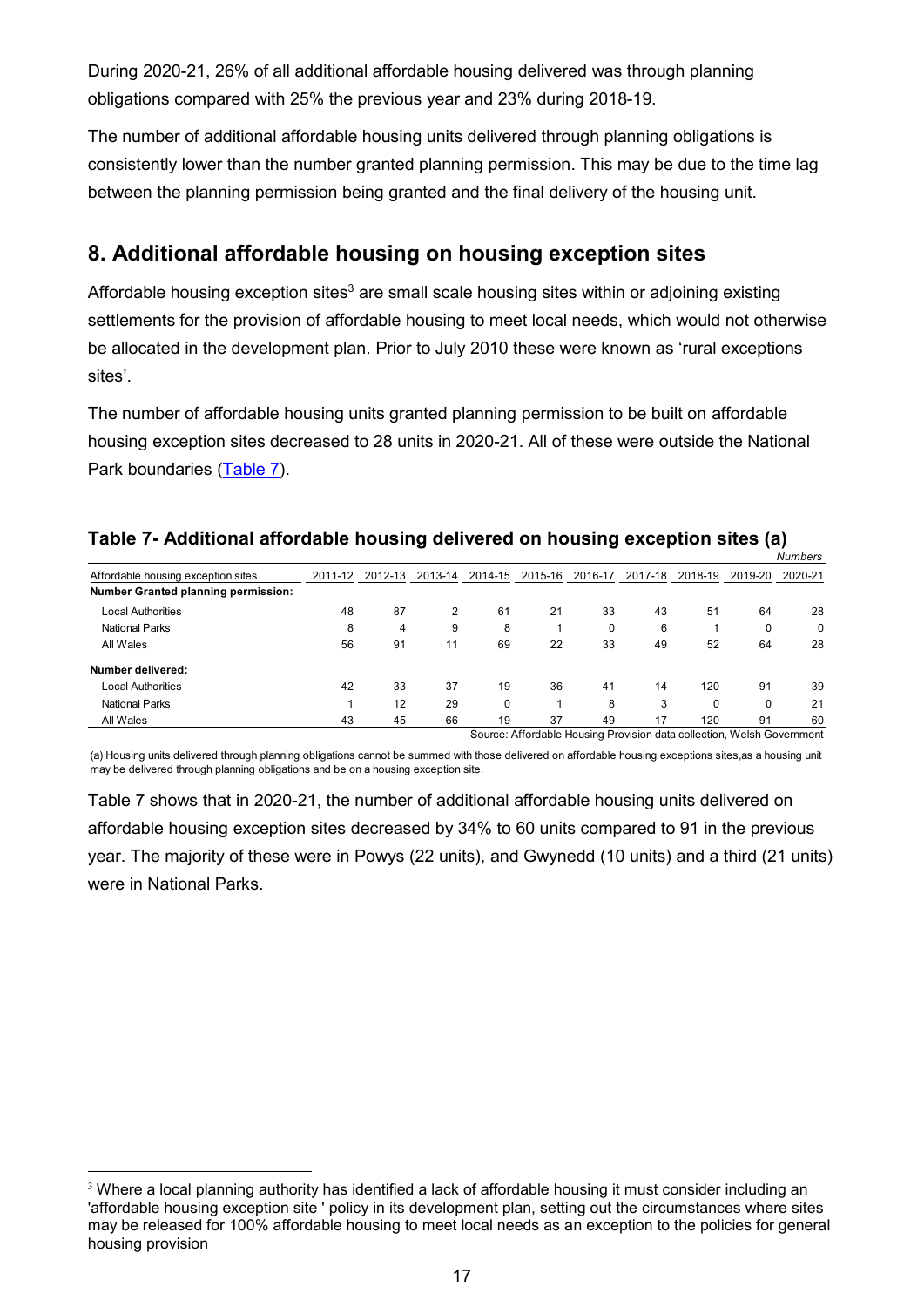# <span id="page-17-0"></span>**9. Additional affordable housing on public sector land**

[Table 8](#page-17-1) below shows the extent to which the public sector, including local authorities, is releasing their own land for the purpose of providing additional affordable housing.

During 2020-21, the number of additional affordable housing units delivered on all public sector land increased by 9% to 781 units and accounted for 22% of all affordable housing provision.

For the first time, in 2020-21, the numbers of additional affordable housing units delivered on other public sector land were equivalent to the numbers delivered on local authority land. A [Land](https://gov.wales/funding-to-help-bolster-wales-housing-needs)  [Release Fund \(LRF\) was announced by the Welsh Government in May 2020](https://gov.wales/funding-to-help-bolster-wales-housing-needs) with the aim of unlocking public sector owned land for the delivery of affordable housing.

### <span id="page-17-1"></span>**Table 8 - Additional affordable housing delivered on land made available by the public sector (a)**

|                          |                               | 2019-20                          |       | 2020-21                    |                                  |       |  |  |
|--------------------------|-------------------------------|----------------------------------|-------|----------------------------|----------------------------------|-------|--|--|
| <b>Public Sector</b>     | With capital<br>grant funding | Without capital<br>grant funding | Total | With capital grant funding | Without capital<br>grant funding | Total |  |  |
| Local authority land     | 270                           | 178                              | 448   | 152                        | 238                              | 390   |  |  |
| Other public sector land | 181                           | 87                               | 268   | 326                        | 65                               | 391   |  |  |
| All public sector land   | 451                           | 265                              | 716   | 478                        | 303                              | 781   |  |  |

Source: Affordable Housing Provision data collection, Welsh Government

(a) Other public sector bodies include the Welsh Government and Welsh Government sponsored bodies, other central government departments, health authorities and police, fire and rescue services/authorities. Further details are provided in the Glossary towards the end of the release.

[Table 8](#page-17-1) shows the majority of units delivered on all public sector land continued to be delivered with capital grant funding. However the percentage of units delivered with capital grant funding decreased from 63% in 2019-20 to 61% in 2020-21.

The number of units delivered with capital grant funding on local authority land was down on the previous year from 270 units to 152 while on other public sector land increased by 80% (181 units) to 326 units [\(Table 8\)](#page-17-1).

The local authority with the highest percentage of units delivered on local authority land was Cardiff at 52%; 12 local authorities recorded no units delivered on local authority land.

Only 10 of the 22 authorities reported additional affordable housing units being delivered on land released by other public sector bodies during 2020-21. The highest percentage of these were delivered in Rhondda Cynon Taf (22%) and Torfaen (21%).

Further details of the other public sector bodies included are provided in the [Glossary.](#page-18-0)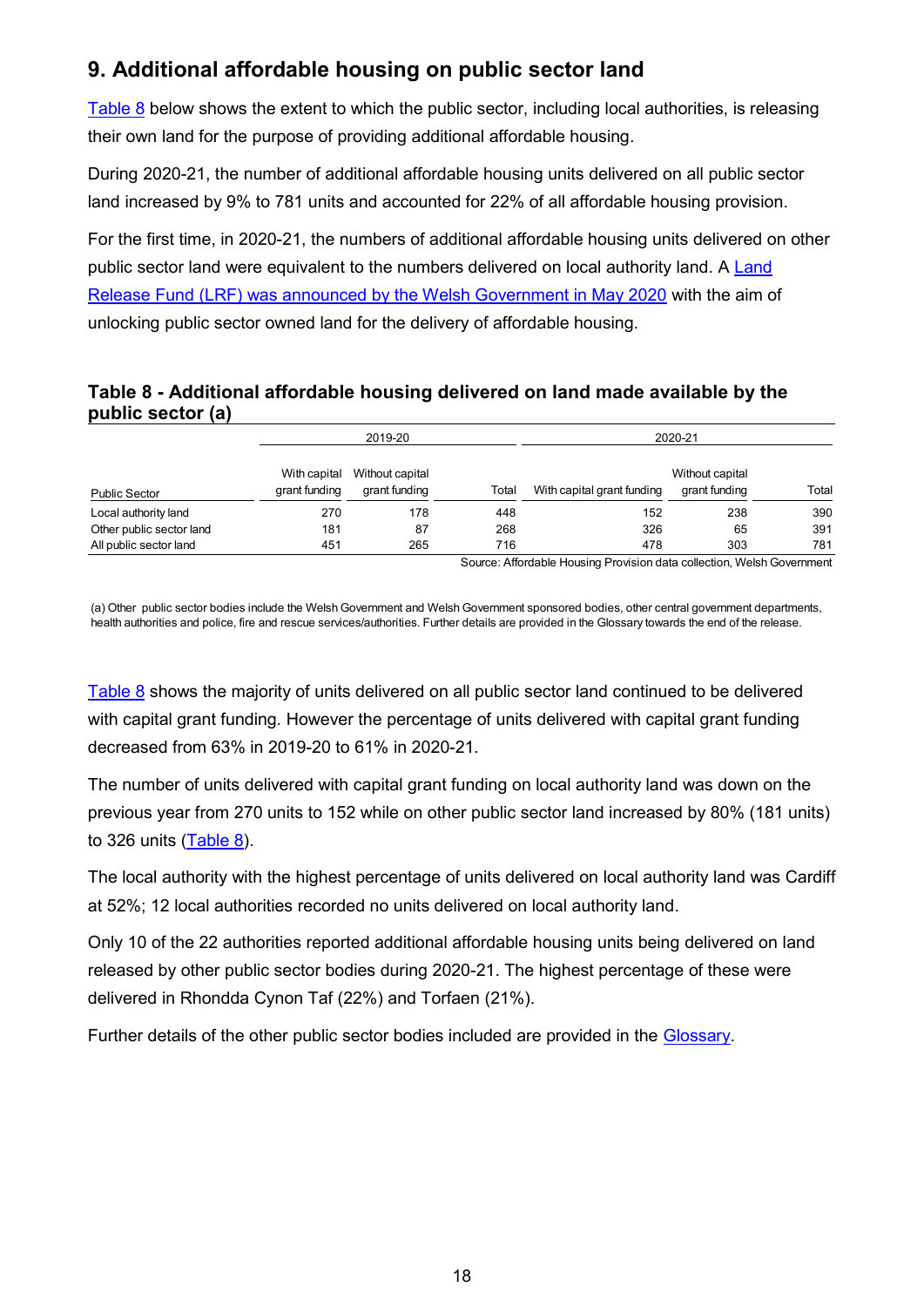# <span id="page-18-0"></span>**Glossary**

#### **Affordable housing exception sites**

Affordable housing exception sites are small scale housing sites within or adjoining existing settlements for the provision of affordable housing to meet local needs, which would not otherwise be allocated in the development plan. Prior to July 2010 these were know as 'rural exceptions sites'.

#### **Additional affordable housing**

Affordable housing provided through newbuild or through the purchase, leasing or conversion of existing units on or after 1<sup>st</sup> April 2007. This therefore excludes existing affordable units that have been renovated or refurbished, as they are not classed as being additional. Where there was a net loss of affordable units over the year, this was recorded as zero. For example, if two self contained flats in one property were converted into one family home, the number of additional units is zero as there has been a reduction in the number of affordable units.

### **Capital Grants Funding**

Capital Grants Funding includes Social Housing Grant (SHG), any recycled Social Housing Grant (RCG), Housing Finance Grant (HFG), Vibrant and Viable Places (VVP) and Integrated Care Fund (ICF) but excludes those housing units funded from other sources.

#### **Conversions**

When one unit is changed into multiple units or multiple units are changed into one. For example, where one family house is converted into shared accommodation for three occupants, the number of additional units is two.

#### **Delivered**

Means that the unit is completed and is available for occupation.

#### **Extra care (sheltered housing)**

Offers more support to residents than other retirement housing but allows them to retain more independence than moving to a care home. Residents still live in self-contained flats but meals may be provided, either in the flat or a shared dining room and care staff are often available to provide personal care.

#### **General needs**

Self-contained units that are not reserved for specific client groups. Properties adapted for use for people with disabilities were included here if no additional services or support were provided as part of the terms of occupancy.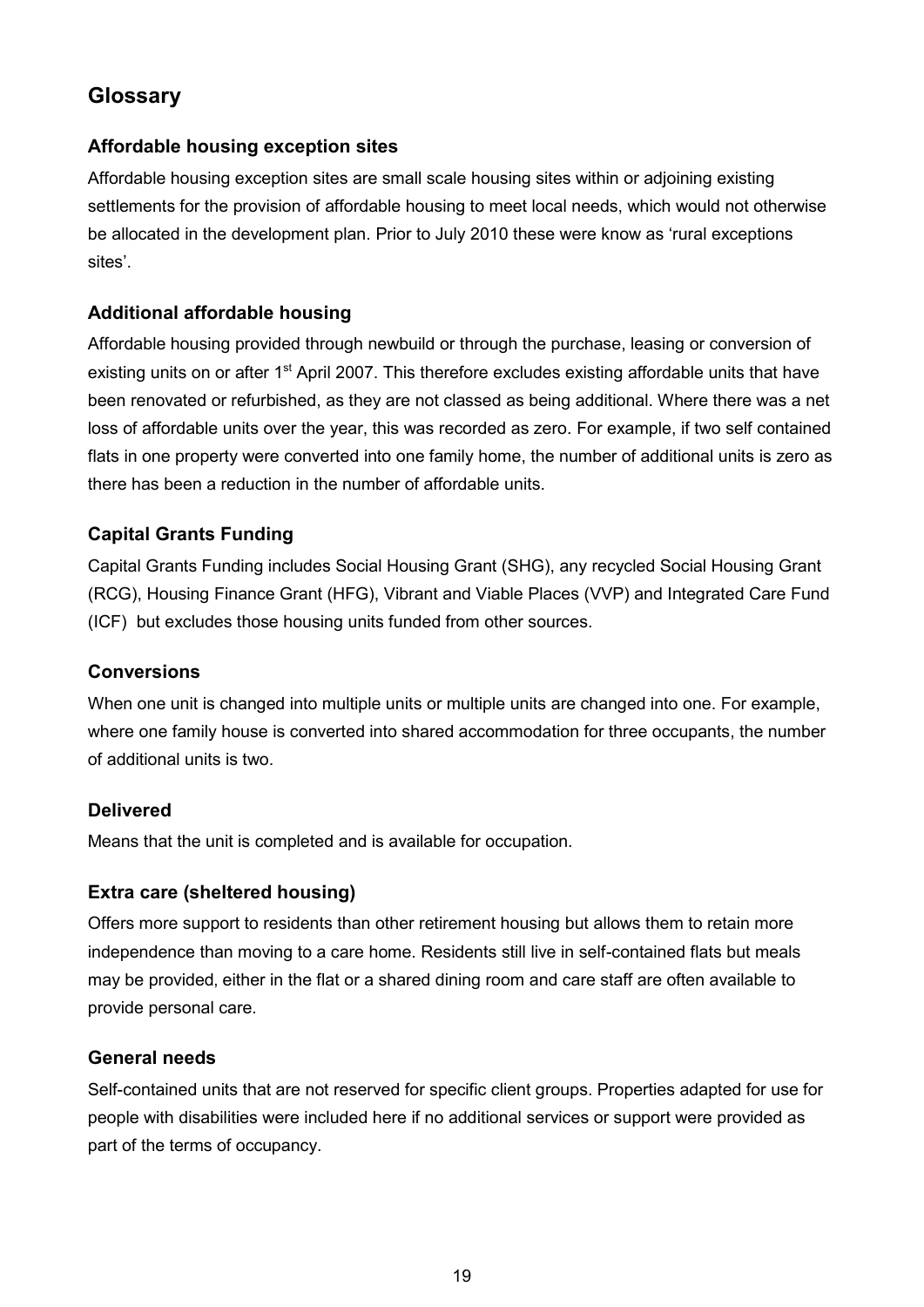## **Granted planning permission**

Refers to final detailed (i.e. not outline) planning permissions granted during the year. Granted Planning Permission will mean that a section 106 agreement has already been signed.

### **Housing Finance Grant**

Housing Finance Grant, which is an additional funding package for RSLs, was introduced during 2013-14. The Housing Finance Grant is a 30 year grant scheme, which contributes to borrowing costs incurred by RSLs to fund additional affordable homes to be built in 2013-14, 2014-15 and 2015-16. A second phase of HFG (HFG2) was launched in 2017/18 for 3 years, covering 2017/18 – 2019/20

### **Housing unit**

Self-contained dwelling which provides a minimum of one habitable room, with exclusive use of a kitchen, bathroom/shower, sink and toilet.

NB: In shared housing, a unit will relate to the number of bed spaces or bedrooms provided exclusively for use by the occupant or family in the case of hostels or refuges. For example, one house may provide supported accommodation for three occupants – each occupant has exclusive use of a bedroom and shares lounge, kitchen and bathroom facilities. This was counted as three units. Bedrooms used exclusively by staff were not counted.

## **Integrated care fund (ICF)**

The Integrated Care Fund (capital) is a nominally allocated to Regional Partnership Boards and paid via Health Boards to support a range of interventions including accommodation led solutions to health and social care. ICF can be used to support affordable housing delivered by local authorities and RSLs.

### **Intermediate rented housing**

Where prices or rents are above those of social rented housing but below market housing prices or rents. This can include equity sharing schemes (for example Home buy). Intermediate housing differs from low cost market housing, which the Welsh Government does not consider to be affordable housing for the purpose of the land use planning system.

### **National Park Authorities (NPAs)**

- **Brecon Beacons NPA** has boundaries in Blaenau Gwent, Caerphilly, Carmarthenshire, Merthyr Tydfil, Monmouthshire, Neath Port Talbot, Powys, Rhondda Cynon Taf and Torfaen.
- **Pembrokeshire Coast NPA** has boundaries in Pembrokeshire only.
- **Snowdonia NPA** has boundaries in Conwy and Gwynedd.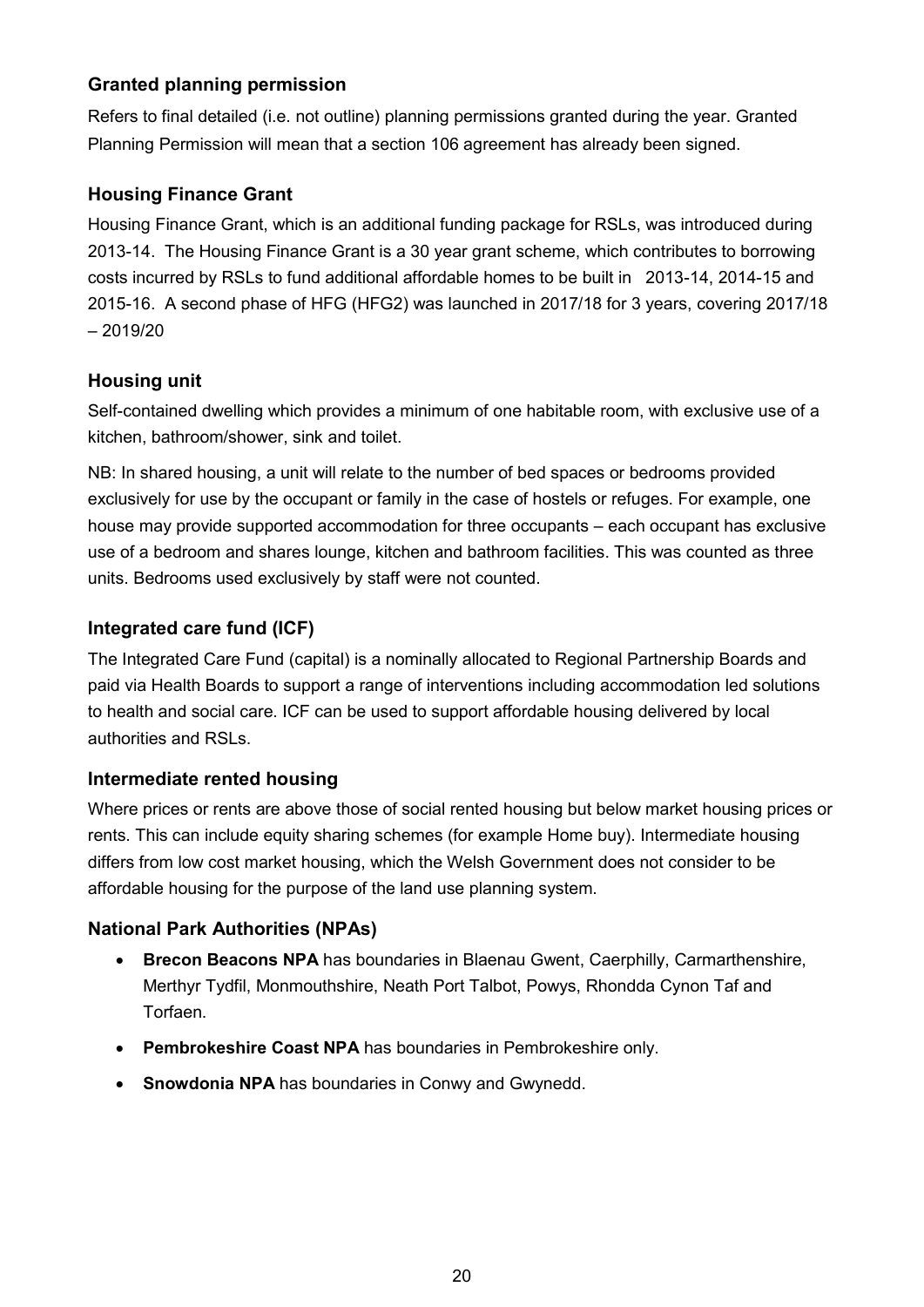### **Other public sector bodies**

Additional affordable housing units are delivered on land made available by the local authority and on land formerly owned by the following public sector bodies:

- the Welsh Government including Welsh Government Sponsored Bodies:
- other Central Government Departments (including for example former Ministry of Defence sites or Courts sites);
- Welsh Health Estates (covering National Health Service sites formerly owned by Health Authorities, Health Trusts and Ambulance Trusts etc);
- police forces/authorities
- fire and rescue services/authorities.

### **Planned**

This refers to any additional affordable housing units which are currently being developed and are scheduled to be delivered during the financial year 2021-22.

## **Planning obligations (Section 106 agreements)**

As part of market housing developments developers are often asked to make a contribution to meeting identified local need for affordable housing. The number of affordable homes to be provided on a particular site will be determined by the local planning authority's planning policy (usually based on a percentage for sites above a certain size) and negotiations with the developer about what is feasible given the economic circumstances and any other site-specific factors. The agreed affordable housing contribution will be secured by what is known as a planning obligation (or a section 106 agreement) which is a legally binding contract between a developer and a local planning authority that operates alongside a planning permission. The land itself, rather than the person or organisation that develops the land, is bound by a Section 106 Agreement – so this is something any future owners will need to take into account.

These arrangements to overcome obstacles which may otherwise prevent planning permission from being granted, may be used to offset negative consequences of development, to help meet local needs or to secure benefits which would make a development more sustainable.

### **Rent to Own – Wales**

This scheme was introduced in February 2018 and to offer the opportunity of home ownership to households who can afford the monthly mortgage payments but do not have the level of deposit normally required to purchase a home. Under Rent to Own – Wales, aspiring buyers will pay market rents for new-build homes from participating housing associations, and will have the option to purchase these from the end of the second year of their rental period.

Upon exercising the option to purchase, the aspiring buyer will be gifted an amount equivalent to 25% of the rent they have paid and 50% of any increase in the value of the home, to use as a mortgage deposit. This will help them to purchase the home that they are renting.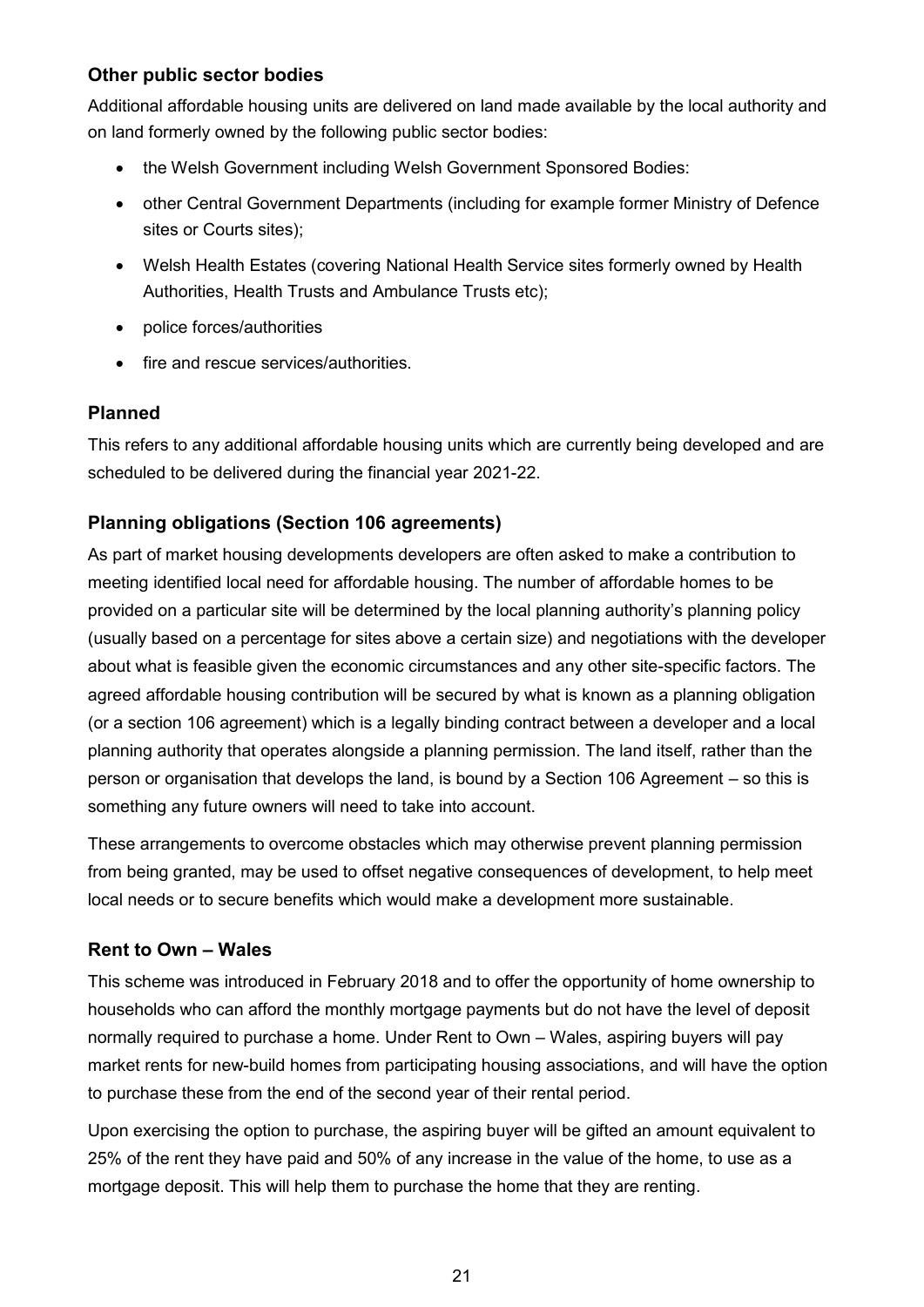Housing delivered via the Rent to Own – Wales scheme does not fully conform to the TAN2 definition of affordable housing and the number of units delivered under the scheme is not included in the overall total for additional affordable housing shown in this release.

#### **Section 106 agreements**

See 'Planning obligations'.

### **Shared equity**

This includes units where:

- the registered social landlord provides an equity loan to assist with the purchase of a property (e.g. through the Homebuy scheme);
- there is any other low cost home ownership arrangement; and
- that are offered under 'neutral tenure' principles (where applicants can choose to rent or buy depending on individual circumstances) if the first occupancy is on equity sharing terms.

Prior to the introduction of the new Shared Ownership – Wales scheme in February 2018, units where there is shared ownership between the occupant and the RSL (e.g. part ownership / part rent) may have been included under 'Shared Equity'

## **Shared Ownership – Wales**

Shared Ownership - Wales is a part-buy, part-rent scheme introduced in February 2018. It is aimed at aspiring buyers who have some deposit but are unable to obtain the level of mortgage to purchase the home outright. Aspiring buyers can purchase an initial share of 25% to 75% of the value of new-build homes, which are available for this scheme from participating housing associations.

They can staircase up to full ownership at any time. Rent will be payable on the un-owned share. The affordable housing units delivered under this scheme do conform to the TAN 2 definition of affordable housing and the numbers delivered have been included in the overall total for additional affordable housing provision shown in this release.

## **Sheltered housing**

Designed specifically for older people, commonly built in developments of about 20 to 40 selfcontained flats or bungalows. There is almost always an alarm system linked to a 24-hour communication centre which can summon help in an emergency and usually a scheme manager (warden), who may live on site.

### **Social rented housing**

Provided by local authorities and Welsh Registered social landlords where rent levels have regard to the Welsh Government's guideline rents and benchmark rents for social rented housing.